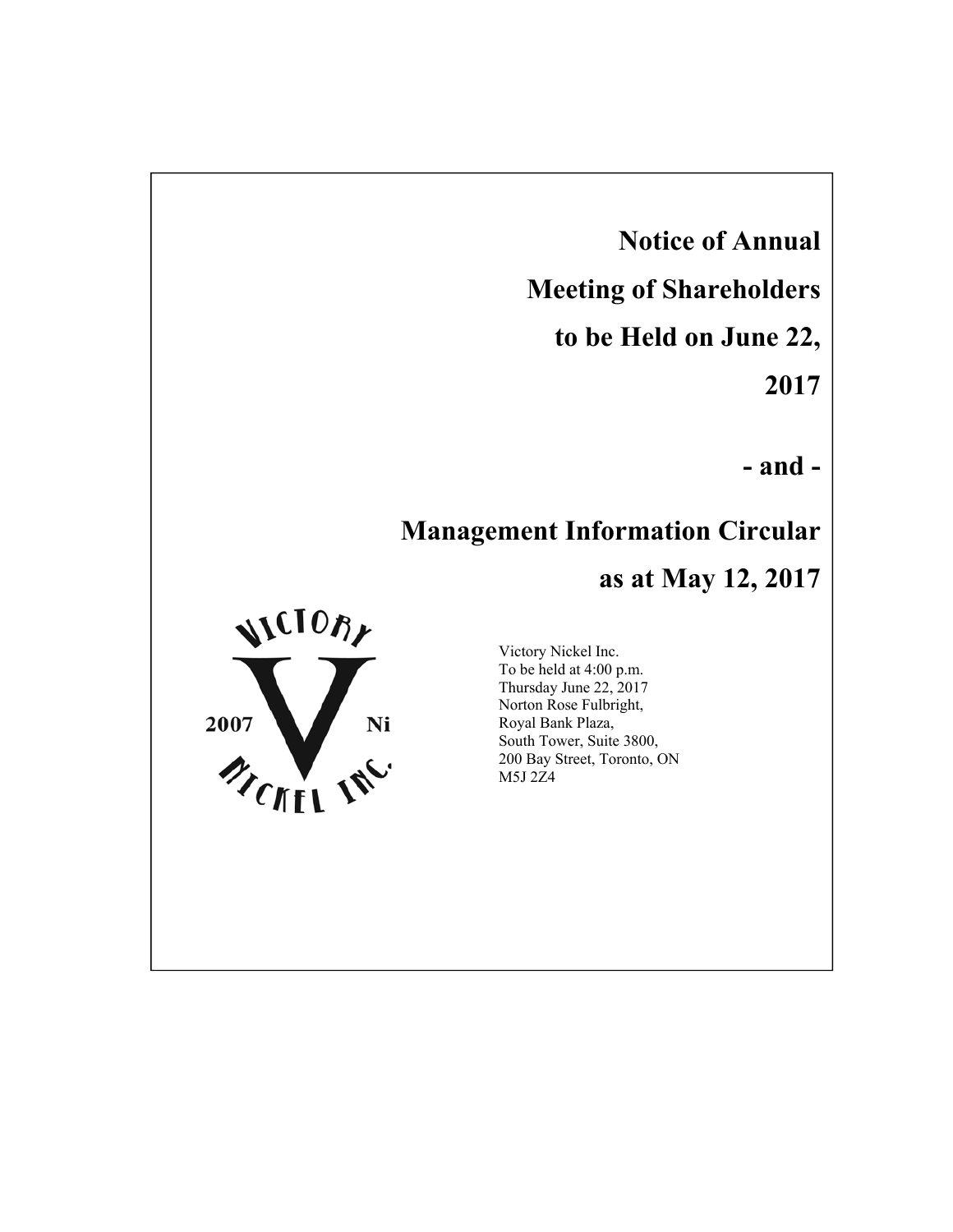### **VICTORY NICKEL INC.**

### **NOTICE OF ANNUAL MEETING OF SHAREHOLDERS**

**NOTICE IS HEREBY GIVEN** that the annual meeting of the shareholders (the "**Meeting**") of Victory Nickel Inc. (the "**Corporation**") will be held on Thursday June 22, 2017, at 4:00 p.m. (Toronto time), at the offices of Norton Rose Fulbright, Royal Bank Plaza, South Tower, Suite 3800, 200 Bay Street, Toronto, ON M5J 2Z4, for the following purposes:

- (1) to receive the consolidated financial statements of the Corporation for the financial year ended December 31, 2016, together with the report of the auditors thereon;
- (2) to appoint Flabbi & Associates LLP, Chartered Accountants, Licensed Public Accountants as the auditor of the Corporation and to authorize the directors to fix the auditor's remuneration;
- (3) to elect directors;
- (4) to transact such further and other business as may properly come before the Meeting or any adjournment or adjournments thereof.

Reference is made to the attached Management Information Circular which sets forth a description of the matters referred to in items (2) and (3) above.

Only holders of common shares of the Corporation of record on May 12, 2017 are entitled to notice of, and to vote at, the Meeting. A copy of the Management Information Circular and form of proxy accompany this notice of meeting.

As a substantial representation of the Corporation's shareholders is desired, shareholders who are unable to attend the Meeting in person, are requested to date, sign and return the form of proxy in accordance with the instructions provided therein and in the Management Information Circular.

A proxy will not be valid unless it is deposited at the offices of Computershare Investor Services Inc., Proxy Department, 100 University Avenue, 9th Floor, Toronto, Ontario, Canada, M5J 2Y1, facsimile within North America 1 -866-249-7775 and outside North America (416) 263-9524, not less than 48 hours (excluding Saturdays, Sundays and holidays) before the time of the Meeting or any adjournment thereof. If you are able to attend the Meeting or any adjournment thereof, sending your proxy will not prevent you from voting in person.

**DATED** at Toronto, Ontario this 12<sup>th</sup> day of May, 2017.

By Order of the Board of Directors

(Signed) *"René R. Galipeau"*

René R. Galipeau Vice-Chairman and Chief Executive Officer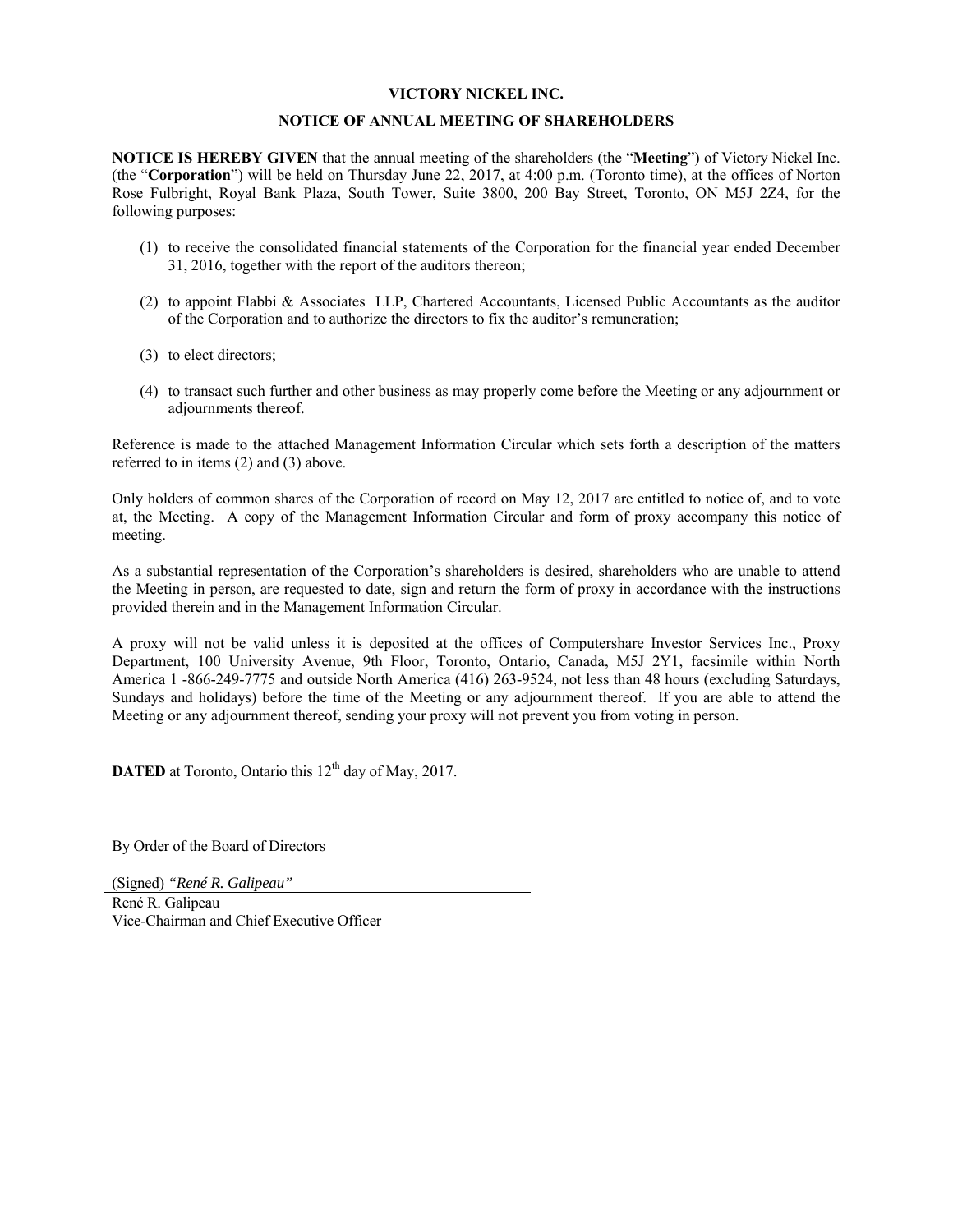

## **VICTORY NICKEL INC.**

80 Richmond St. W., Suite 1802, Toronto, Ontario, Canada M5H 2A4 telephone: (416) 363-8527 fax: (416) 626-0890 **MANAGEMENT INFORMATION CIRCULAR AS AT MAY 12, 2017** 

### **SOLICITATION OF PROXIES**

**This Management Information Circular is furnished in connection with the solicitation of proxies by the management of Victory Nickel Inc.** ("**Victory Nickel" or the "Corporation") for use at the annual meeting of shareholders of the Corporation to be held at 4:00 pm (Toronto time) on Thursday, June 22, 2017 (the "Meeting")**, and any adjournment thereof, to be held at the time and place and for the purposes set forth in the attached notice of annual meeting (the "**Notice**"). It is anticipated that the solicitation will be by mail primarily, but proxies may also be solicited personally by directors, officers and regular employees of the Corporation. The cost of such solicitation will be borne by the Corporation.

This Management Information Circular is dated May 12, 2017, and the information contained herein is current as of May 12, 2017, unless a different date is otherwise indicated.

### **APPOINTMENT AND REVOCATION OF PROXIES**

The persons named in the enclosed form of proxy are directors and/or officers of the Corporation and will represent management of the Corporation at the Meeting. **A shareholder desiring to appoint some other person, who need not be a shareholder, to represent him, her or it at the Meeting, may do so by striking out the names of the persons indicated in the form of proxy and inserting such person's name in the blank space provided in the enclosed form of proxy or by completing another proper form of proxy and, in either case, depositing the completed proxy at the office of the Corporation's transfer agent indicated on the enclosed envelope not later than 48 hours, excluding Saturdays, Sundays and holidays, preceding the Meeting or any adjournment thereof at which the proxy is to be used or delivering the completed proxy to the Chair of the Meeting on the day of the Meeting or any adjournment thereof prior to the time of voting. A form of proxy should be executed by a shareholder or his or her attorney duly authorized in writing or, if the shareholder is a corporation, by an officer or attorney thereof duly authorized.**

A shareholder forwarding the enclosed form of proxy may indicate the manner in which the appointee is to vote with respect to any specific item by checking the appropriate space. If the shareholder giving the proxy wishes to confer a discretionary authority with respect to any item of business then the space opposite the item is to be left blank. The common shares of the Corporation (the "**Common Shares**") represented by the form of proxy submitted by a shareholder will be voted in accordance with the directions, if any, given in the form of proxy. A shareholder who has given a form of proxy has the power to revoke it as to any matter on which a vote has not already been cast pursuant to the authority conferred by such form of proxy and may do so either:

- 1. by delivering another properly executed form of proxy bearing a later date and depositing it as described above;
- 2. by depositing an instrument in writing revoking the form of proxy executed by him, her or it with, or by transmitting by telephonic or electronic means, a revocation bearing a reliable electronic signature to: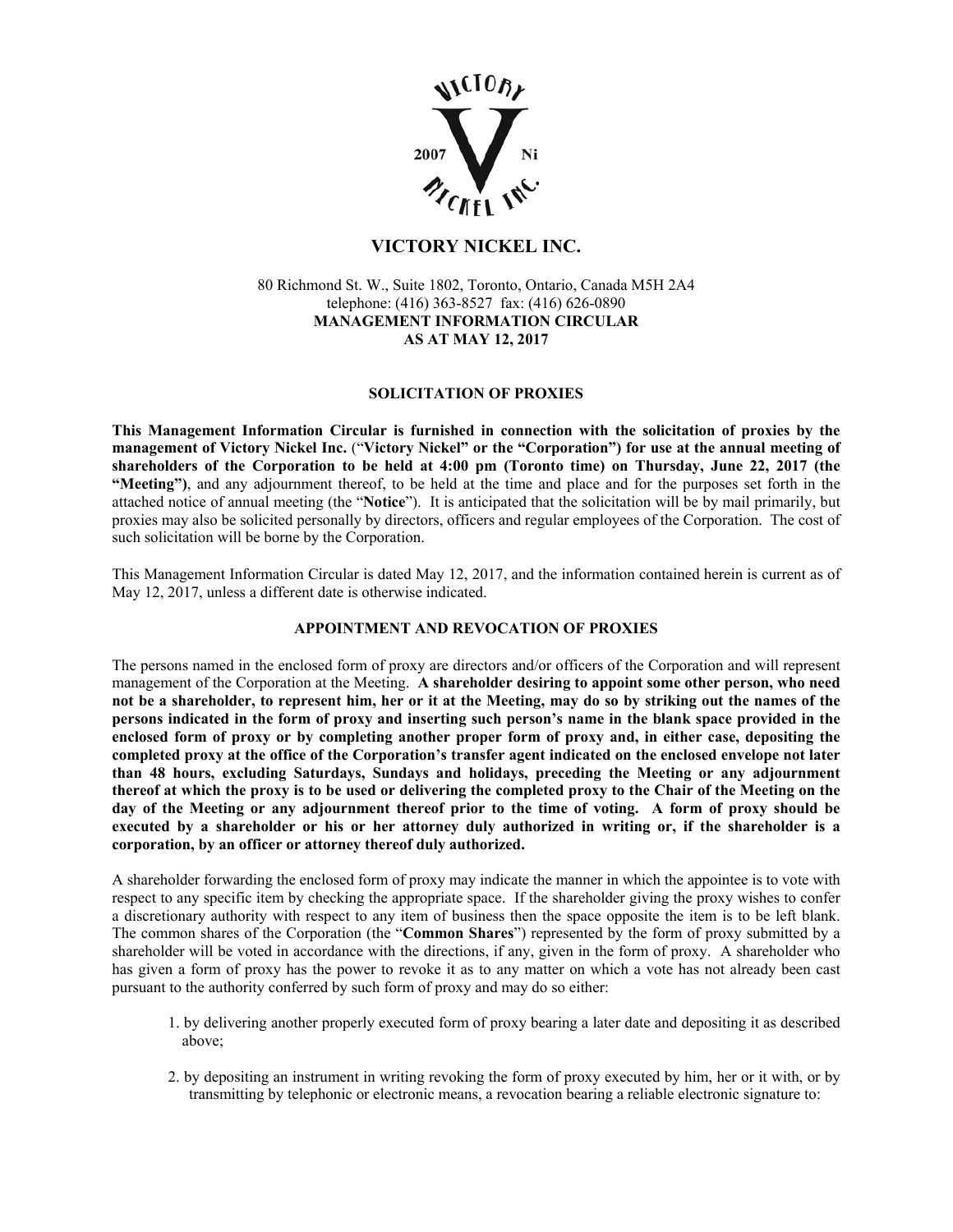(a) the Corporation at Suite 1802, 80 Richmond Street West, Toronto, Ontario, M5H 2A4, at any time prior to the close of business on the last business day preceding the day of the Meeting, or any adjournment thereof, at which the form of proxy is to be used; or

(b) the Chair of the Meeting on the day of the Meeting or any adjournment thereof, prior to the commencement of the Meeting or any adjournment thereof, as applicable; or

3. in any other manner permitted by law.

Only a registered holder of Common Shares (a "**Registered Shareholder**") has the right to revoke a form of proxy. A Non-Registered Shareholder (as defined below) who wishes to change his, her or its vote must arrange for the Intermediary (as defined below) to revoke the form of proxy on his, her or its behalf in accordance with the instructions of such Intermediary set out in the voting instructions form.

A revocation of a form of proxy does not affect any matter on which a vote has been taken prior to the revocation.

A shareholder attending the Meeting has the right to vote in person and, if such shareholder does so, such shareholder's proxy is nullified with respect to the matters such person votes upon and any subsequent matters thereafter to be voted upon at the Meeting or any adjournment thereof.

### **EXERCISE OF DISCRETION BY PROXIES**

The Common Shares represented by proxies in favour of management nominees will be voted or withheld from voting in accordance with the instructions of the shareholder on any ballot that may be called for and, if a shareholder specifies a choice with respect to any matter to be acted upon at the Meeting, the Common Shares represented by the proxy shall be voted accordingly. **WHERE NO CHOICE IS SPECIFIED, THE PROXY WILL CONFER DISCRETIONARY AUTHORITY AND THE COMMON SHARES REPRESENTED THEREBY WILL BE VOTED FOR: (I) THE ELECTION OF DIRECTORS; AND (II) THE RE-APPOINTMENT OF THE AUDITOR AND AUTHORIZATION OF THE DIRECTORS TO FIX THE REMUNERATION OF THE AUDITOR; THE ENCLOSED FORM OF PROXY ALSO CONFERS DISCRETIONARY AUTHORITY UPON THE PERSONS NAMED THEREIN TO VOTE WITH RESPECT TO ANY AMENDMENTS OR VARIATIONS TO THE MATTERS IDENTIFIED IN THE NOTICE AND WITH RESPECT TO OTHER MATTERS WHICH MAY PROPERLY COME BEFORE THE MEETING IN SUCH MANNER AS SUCH NOMINEE IN HIS OR HER JUDGMENT MAY DETERMINE.** At the time of printing of this Management Information Circular, management of the Corporation knows of no such amendments, variations or other matters to come before the Meeting.

### **ADVICE TO HOLDERS OF SECURITIES**

#### **Registered Shareholders**

A registered holder of Common Shares (a "**Registered Shareholder**") is a holder of Common Shares who holds Common Shares in his, her or its own name (that is, not in the name of, or through, an intermediary (an "**Intermediary**") with whom the Non-Registered Shareholder deals with in respect of their Common Shares, such as a bank, a trust company, a stockbroker, or a trustee or manager of a registered retirement savings plan ("**RRSP**"), registered retirement income fund ("**RRIF**"), registered education savings plan ("**RESP**") or other similar selfadministered plan). A Registered Shareholder may attend the Meeting and cast one vote for each Common Share registered in the name of such Registered Shareholder on any and all resolutions put before the Meeting. If such Registered Shareholder does not wish to vote for any matter proposed at the Meeting, he, she or it may withhold their vote from, or vote their Common Shares against, as applicable, any resolution at the Meeting. A Registered Shareholder who is unable to attend the Meeting, or does not wish to personally cast his, her or its votes, may authorize another person at the Meeting to vote on his, her or its behalf.

### **Non-Registered Shareholders**

Only Registered Shareholders or the persons they name as proxy holders are authorized to vote at the Meeting. However, in many cases, the Common Shares beneficially owned by a person (a "**Non-Registered Shareholder**") are registered either: (i) in the name of an Intermediary; or (ii) in the name of a clearing agency of which the Intermediary is a member.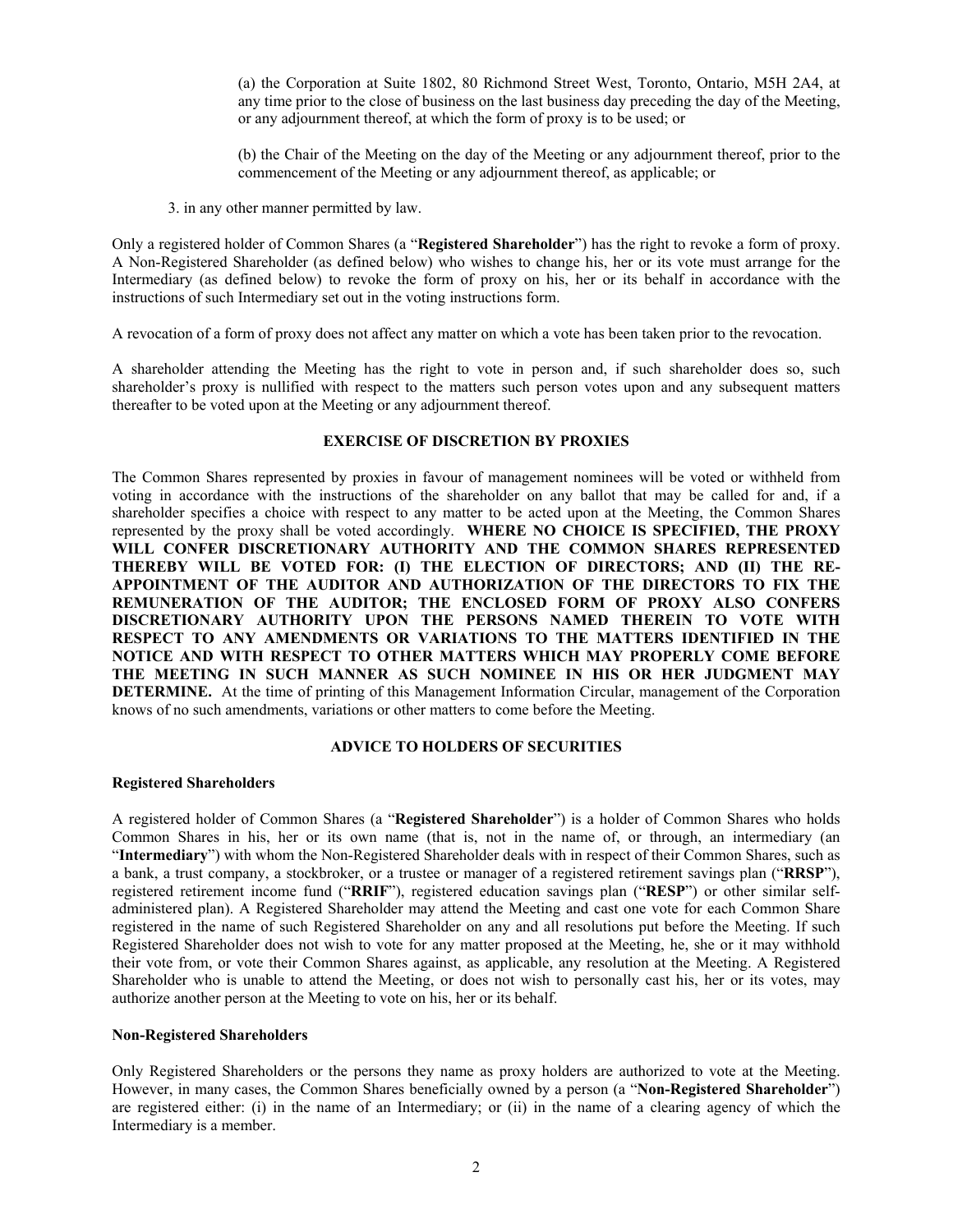In accordance with the requirements of National Instrument 54-101 - *Communication with Beneficial Owners of Securities of a Reporting Issuer*, the Corporation has delivered copies of the Notice, together with the Management Information Circular and the form of proxy enclosed herewith (collectively, the "**Documents related to the Meeting**"), to the clearing agencies and Intermediaries so that they may forward them to the Non-Registered Shareholders. Intermediaries are required to forward to Non-Registered Shareholders the Documents related to the Meeting. Intermediaries typically use companies (such as Broadridge Financial Solutions (Canada) Inc., formerly known as "ADP Canada") to deliver the documents to Non-Registered Shareholders. Non-Registered Shareholders will:

- (a) usually be provided by the Intermediary with an unsigned computerized form (often named "**voting instruction form**") which, once it has been duly completed and signed by the Non-Registered Shareholder and returned to the Intermediary or to the corporation used by the Intermediary for the delivery of the Documents related to the Meeting, will constitute the voting instructions which the Intermediary must follow. The Non-Registered Shareholder generally receives an instruction page containing an adhesive label on which a bar code and other information appear. To be considered as a valid voting instruction form, the Non-Registered Shareholder must remove the label from the voting instruction page and apply it on the computerized form which must be duly signed and completed before being returned to the Intermediary or its delivery corporation, in accordance with the instructions provided by the Intermediary or delivery corporation. In certain cases, a Non-Registered Shareholder may give the Intermediary or its delivery corporation such voting instructions via the Internet or by calling a toll free phone number; or
- (b) as is less often the case, receive a proxy form already signed by the Intermediary (typically, the form is sent by fax with the Intermediary's signature, either handwritten or stamped), relating strictly to the number of shares beneficially owned by the Non-Registered Shareholder and otherwise left in blank. In such a case, the Non-Registered Shareholder who wishes to submit a proxy form should properly complete such form before filing it with Computershare Investor Services Inc. (Attention: Proxy Department), by mail to 100 University Avenue, 9th Floor, Toronto, Ontario, M5J 2Y1 or by fax to 1-866-249-7775 or (416) 263-9524.

In each case, the purpose of these procedures is to enable Non-Registered Shareholders to give instructions in relation to the voting rights attached to the Common Shares they beneficially own.

Should a Non-Registered Shareholder who receives a voting instruction form wish to vote in person at the Meeting, or to have another person attend and vote on his behalf, such Non-Registered Shareholder should print his own name or the name of such other person on the voting instruction form and return it to the Intermediary or its service corporation. Should a Non-Registered Shareholder who receives a proxy form wish to attend and vote in person at the Meeting, or to have another person attend and vote on his behalf, such Non-Registered Shareholder should strike out the names of the persons indicated in the proxy form and add his own name or the name of such other person in the space provided for that purpose on the form and return it to Computershare Investor Services Inc. at the above mentioned address.

In either case, Non-Registered Shareholders should carefully read the directions given by their Intermediaries, including as to when, where and how the voting instruction form or proxy form should be delivered.

A Non-Registered Shareholder may revoke voting instructions given to an Intermediary by following the procedures set out in the voting instruction form (or similar document) provided by the Intermediary.

### **VOTING SHARES AND PRINCIPAL HOLDERS OF VOTING SHARES**

The authorized capital of the Corporation consists of an unlimited number of Common Shares. As at the date hereof, 92,370,968 Common Shares are issued and outstanding. Each Common Share entitles the holder thereof to one vote in respect of each matter to be voted upon at a meeting of shareholders.

The Corporation has fixed May 12, 2017 as the record date (the "**Record Date**") for the purpose of determining shareholders entitled to receive the Notice. In accordance with the provisions of the *Business Corporations Act* (Ontario) (the "**OBCA**"), the Corporation prepared a list of holders of Common Shares at the close of business on the Record Date. Holders of Common Shares named in the list will be entitled to vote the Common Shares shown opposite their name on the list at the Meeting.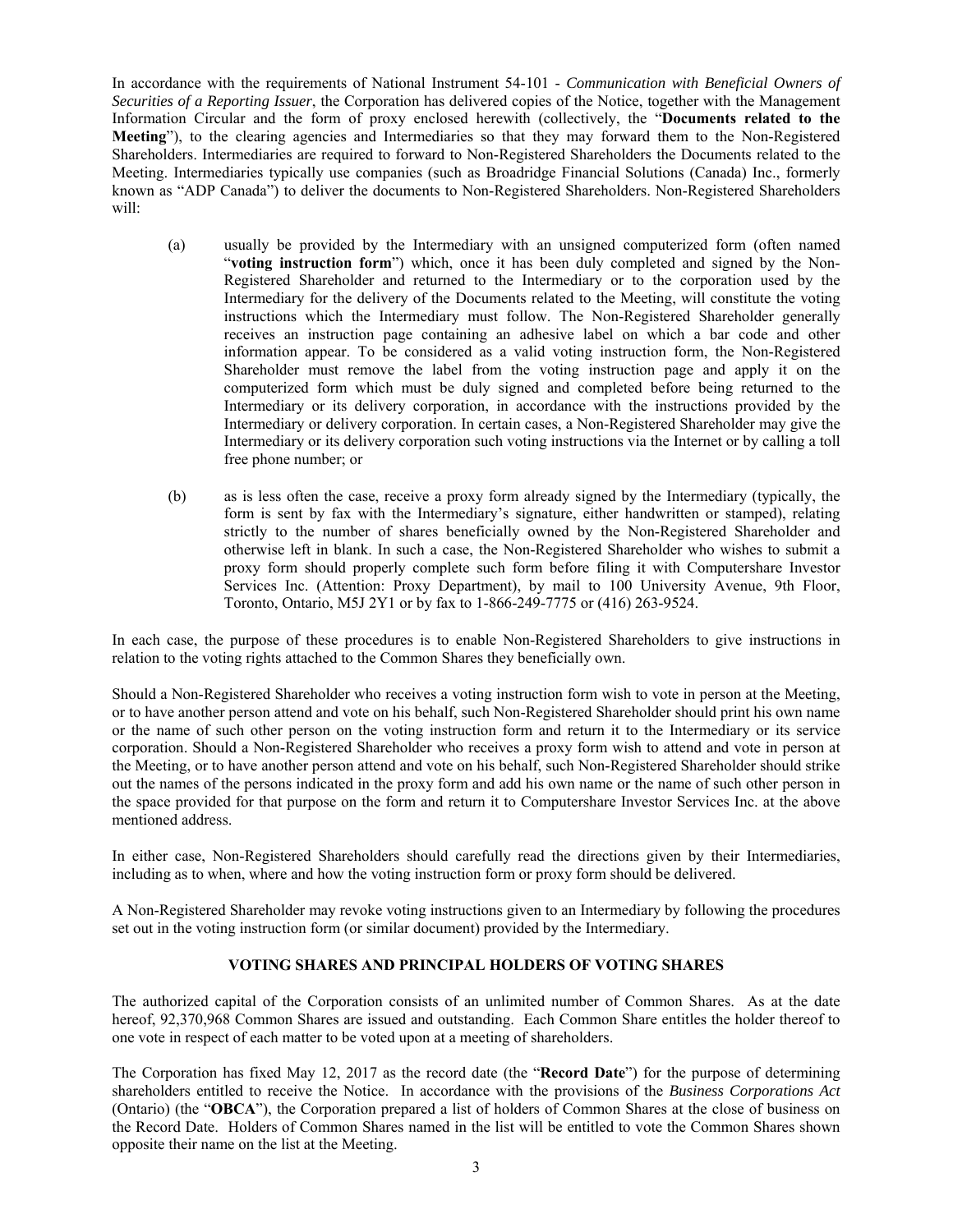As at the date hereof, to the knowledge of the directors and executive officers of the Corporation, no person or corporation beneficially owns, or controls or directs, directly or indirectly, voting securities of the Corporation carrying 10% or more of the voting rights attached to any class of voting securities of the Corporation.

### **BUSINESS TO BE CONDUCTED AT THE MEETING**

### **AUDITED CONSOLIDATED FINANCIAL STATEMENTS**

The audited consolidated financial statements of the Corporation for the fiscal year ended December 31, 2016 and the auditor's report thereon will be placed before the shareholders at the Meeting.

### **RE-APPOINTMENT OF AUDITOR**

Flabbi & Associates LLP, Chartered Accountants, Licensed Public Accountants, Toronto, Ontario, are auditors of the Corporation.

**PROXIES RECEIVED IN FAVOUR OF MANAGEMENT WILL BE VOTED IN FAVOUR OF THE APPOINTMENT OF FLABBI & ASSOCIATES LLP, CHARTERED ACCOUNTANTS LICENSED PUBLIC ACCOUNTANTS, AS AUDITOR OF THE CORPORATION TO HOLD OFFICE UNTIL THE NEXT ANNUAL MEETING OF SHAREHOLDERS AND THE AUTHORIZATION OF THE BOARD OF DIRECTORS TO FIX ITS REMUNERATION, UNLESS THE SHAREHOLDER HAS SPECIFIED IN THE PROXY THAT HIS, HER OR ITS COMMON SHARES ARE TO BE WITHHELD FROM VOTING IN RESPECT THEREOF.** 

### **ELECTION OF DIRECTORS**

The articles of the Corporation provide for a minimum of three and a maximum of 15 directors. At the present time, the board of directors of the Corporation (the "**Board**" or the "**Board of Directors**") consists of five directors. The shareholders will be asked to elect four directors for the ensuing year. Each director elected will hold office until the close of business of the first annual meeting of shareholders following his or her election unless his or her office is earlier vacated in accordance with the by-laws of the Corporation.

The names of all of the nominees; their position with the Corporation; their principal occupation or employment; the dates upon which they became directors of the Corporation; and, the number of Common Shares beneficially owned, or controlled, or directed, directly or indirectly, by them as of the date hereof, are as follows:

| Name and<br><b>Residence</b>                                       | <b>Position</b><br>with the<br>Corporation                   | <b>Principal Occupation</b>                                                                                                                                                                      | <b>Date Elected</b> | <b>Shares Held or</b><br><b>Controlled or</b><br>Directed <sup>(6)</sup> |
|--------------------------------------------------------------------|--------------------------------------------------------------|--------------------------------------------------------------------------------------------------------------------------------------------------------------------------------------------------|---------------------|--------------------------------------------------------------------------|
| Cynthia Thomas <sup>(1)(3)*(5)</sup><br>Nevada, U.S.A.             | Chair and<br>Director                                        | Principal of Conseil Advisory<br>Services Inc. (financial advisory to<br>the natural resource industry).                                                                                         | Feb. 1, 2007        | 445,000                                                                  |
| René R. Galipeau <sup>(5)*</sup><br>Ontario, Canada                | Vice-Chair,<br>Chief<br>Executive<br>Officer and<br>Director | Vice-Chairman and Chief Executive<br>Officer of the Corporation (mineral<br>exploration).                                                                                                        | Feb. 1, 2007        | 1,159,235                                                                |
| Michael<br>Anderson <sup>(1)(2)(3)*(4)(5)</sup><br>Ontario, Canada | Director                                                     | Retired. Formerly a partner with the<br>law firm of Gowling WLG (Canada)<br>LLP (formerly Gowlings Lafleur<br>Henderson LLP) and its predecessor,<br>Smith Lyons, from 1985 until March<br>2011. | Jun. 29, 2011       | 140,458                                                                  |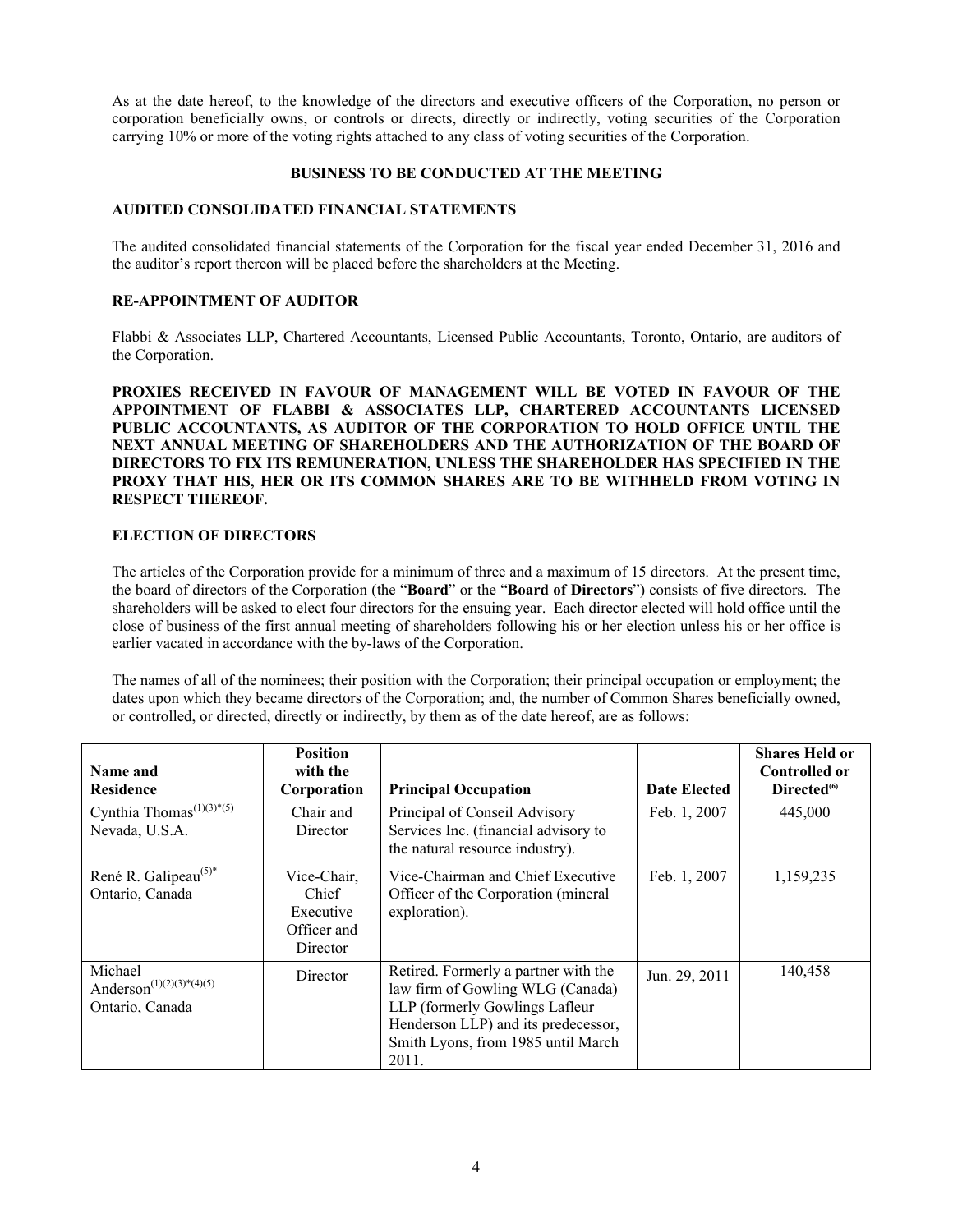| Name and<br><b>Residence</b>                               | <b>Position</b><br>with the<br>Corporation | <b>Principal Occupation</b>                                                                                                                                                                                                                                                                                                                                                                                      | <b>Date Elected</b> | <b>Shares Held or</b><br><b>Controlled or</b><br>Directed <sup>(6)</sup> |
|------------------------------------------------------------|--------------------------------------------|------------------------------------------------------------------------------------------------------------------------------------------------------------------------------------------------------------------------------------------------------------------------------------------------------------------------------------------------------------------------------------------------------------------|---------------------|--------------------------------------------------------------------------|
| Peter R. Jones <sup>(2)(3)(4)*(5)</sup><br>Ontario, Canada | Director                                   | Executive Vice President, Century<br>Global Commodities Corporation<br>since Nov. 2013, Formerly Chairman<br>and Interim Chief Executive Officer<br>of Augyva Mining Resources Inc.<br>from 2011 to 2014 and formerly Chief<br>Executive Officer and a director of<br>HudBay Minerals Inc. 2004-2008 and<br>2009-2010; Chairman and Chief<br>Executive Officer of<br>Adanac<br>Molybdenum Corporation 2008-2009. | Jun. 29, 2011       | 157,000                                                                  |

Footnotes:

- (1) Member of the Audit Committee.
- (2) Member of the Corporate Governance and Nominating Committee.
- (3) Member of the Compensation Committee.
- (4) Health, Safety & Environment Committee
- (5) All members of the Board are members of the Strategy Committee.
- (6) The information in the foregoing table as to Common Shares beneficially owned, controlled or directed, not being within the knowledge of the Corporation, has been furnished by each respective nominee.
	- \* denotes Committee Chair

The Corporation is currently in the process of identifying candidates appropriate to recommend for addition to the Board of Directors. This process will continue until such time as an appropriate candidate is approved by the Board of Directors.

#### *Corporate Cease Trade Orders*

Other than as disclosed herein, no proposed director of the Corporation is, or within the ten years prior to the date hereof has been, a director, Chief Executive Officer or Chief Financial Officer of any corporation (including the Corporation) that, while that person was acting in that capacity:

- (a) was the subject of a cease trade order or similar order or an order that denied the relevant corporation access to any exemption under securities legislation for a period of more than 30 consecutive days; or
- (b) was subject to an event that resulted, after the director ceased to be a director or executive officer, in the corporation being the subject of a cease trade or similar order or an order that denied the relevant corporation access to any exemption under securities legislation, for a period of more than 30 consecutive days.

Mr. René Galipeau, Chief Executive Officer ("**CEO**"), Vice-Chairman and a director of the Corporation, served as Senior Vice-President and Chief Financial Officer ("**CFO**") of HMZ Metals Inc. Subsequent to resigning from his position at HMZ Metals Inc., Mr. Galipeau was subject to a management cease trade order in connection with the failure of HMZ Metals Inc. to file annual financial statements for the year ended December 31, 2005, which statements were filed on December 21, 2007.

Mr. Michael Anderson was a director of San Gold Corporation ("**San Gold**"). On December 23, 2014, trading of the common shares and the subordinate unsecured convertible debentures of San Gold was suspended by the Investment Industry Regulatory Organization of Canada and the TSX. On March 24, 2015 the common shares and subordinated unsecured convertible debentures of San Gold were listed on the TSXV and resumed trading.

### *Corporate Bankruptcies*

No proposed director is, or within ten years prior to the date hereof has been, a director or executive officer of any corporation that while that person was acting in that capacity or within a year of that person ceasing to act in that capacity, became bankrupt, made a proposal under any legislation relating to bankruptcy or insolvency or was subject to or instituted any proceedings, arrangement or compromise with creditors or had a receiver, receiver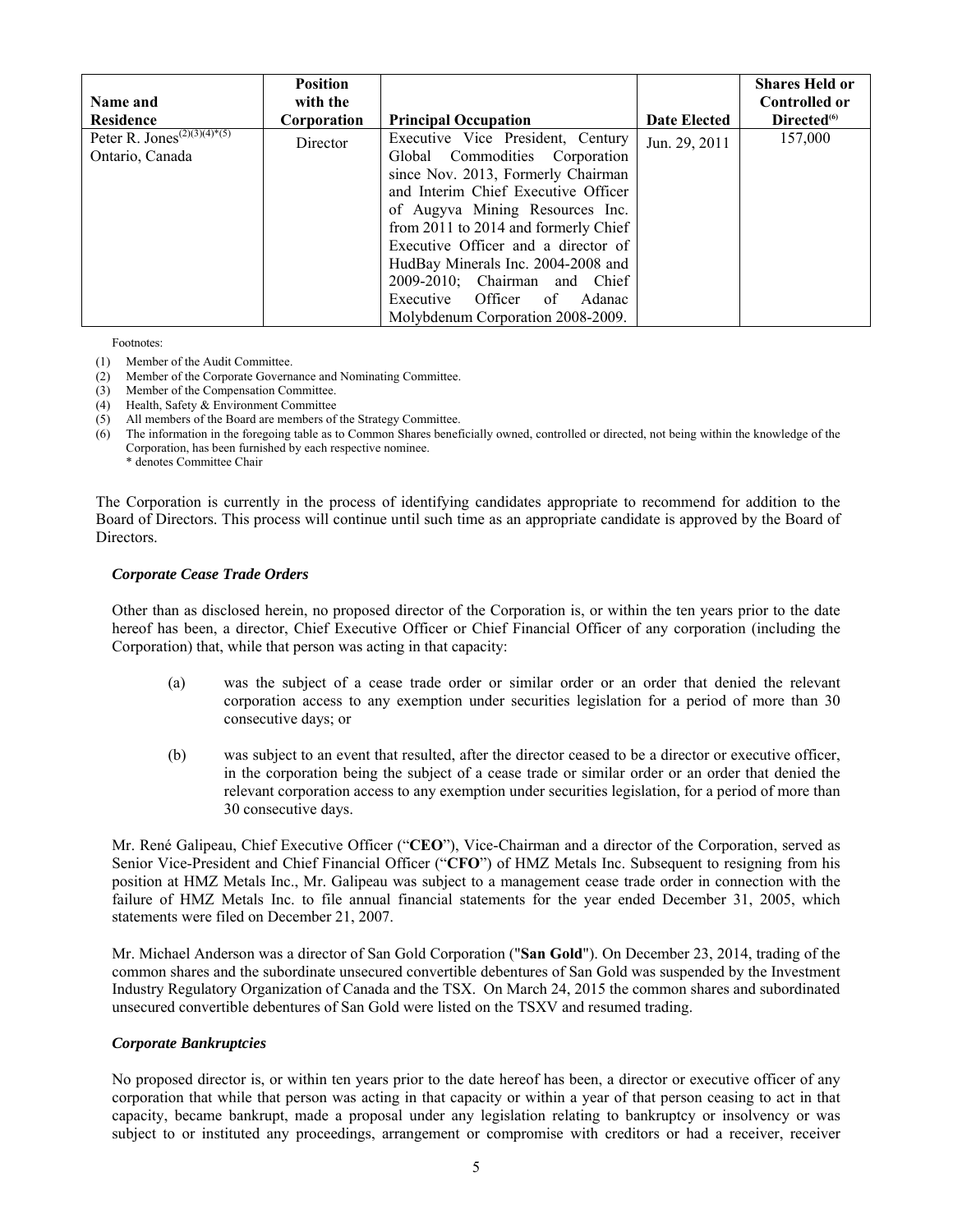manager or trustee appointed to hold its assets, except for the following:

Mr. René Galipeau, Chief Executive Officer, Vice-Chairman and a director of the Corporation ceased to be a director of Campbell Resources Inc. ("**Campbell**") in November 2008. In early 2009, Campbell announced that it had re-entered protection under the Companies' Creditors Arrangement Act.

Mr. Peter Jones was Chairman and CEO of Adanac Molybdenum Corporation ("**Adanac**") from August 2008 to March 2009. Adanac entered voluntary Companies' Creditors Arrangement Act protection in December 2008 and emerged from creditor protection in February 2011 following the successful implementation of its plan of compromise and arrangement.

Mr. Michael Anderson was a director of San Gold. On December 22, 2014, San Gold filed a notice of intention to make a proposal under Part III, Division I of the Bankruptcy and Insolvency Act of Canada (the "**BAI**"). San Gold became bankrupt on June 22, 2015, on which date all of its officers and directors resigned.

### *Personal Bankruptcies*

No proposed director of the Corporation has, during the ten years prior to the date hereof, become bankrupt, made a proposal under any legislation relating to bankruptcy or insolvency, or has been subject to or instituted any proceedings, arrangement or compromise with creditors, or had a receiver, receiver manager or trustee appointed to hold his or her assets.

### *Penalties or Sanctions*

No proposed director of the Corporation has been subject to:

- (a) any penalties or sanctions imposed by a court relating to securities legislation or by a securities regulatory authority or has entered into a settlement agreement with a securities regulatory authority; or
- (b) any other penalties or sanctions imposed by a court or regulatory body that would likely be considered important to a reasonable shareholder in deciding whether to vote for a proposed director.

### *Majority Voting Policy*

The Board of Directors believes that each of its members should have the confidence and support of the shareholders of the Corporation. In 2015, the Board of Directors adopted a majority voting policy (the "**Majority Voting Policy**"). Each of management's nominees for election to the Board of Directors at the Meeting has agreed, and all future nominees will be required to agree, to abide by it. The Majority Voting Policy states that if, in an uncontested election, a director nominee does not receive more votes in favor of him or her than withhold votes, the nominee will be considered by the Board of Directors not to have received the support of the shareholders, even though duly elected as a matter of corporate law. Such a nominee will be required forthwith to submit his or her resignation to the Board of Directors, effective upon acceptance by the Board of Directors. The Board of Directors will refer the resignation to the Corporate Governance and Nominating Committee for consideration and a recommendation. Except in special circumstances that would warrant the continued service of the director on the Board of Directors, the Board of Directors will be expected to accept the resignation. Within 90 days after the meeting, the Board of Directors will make its decision and announce it by press release.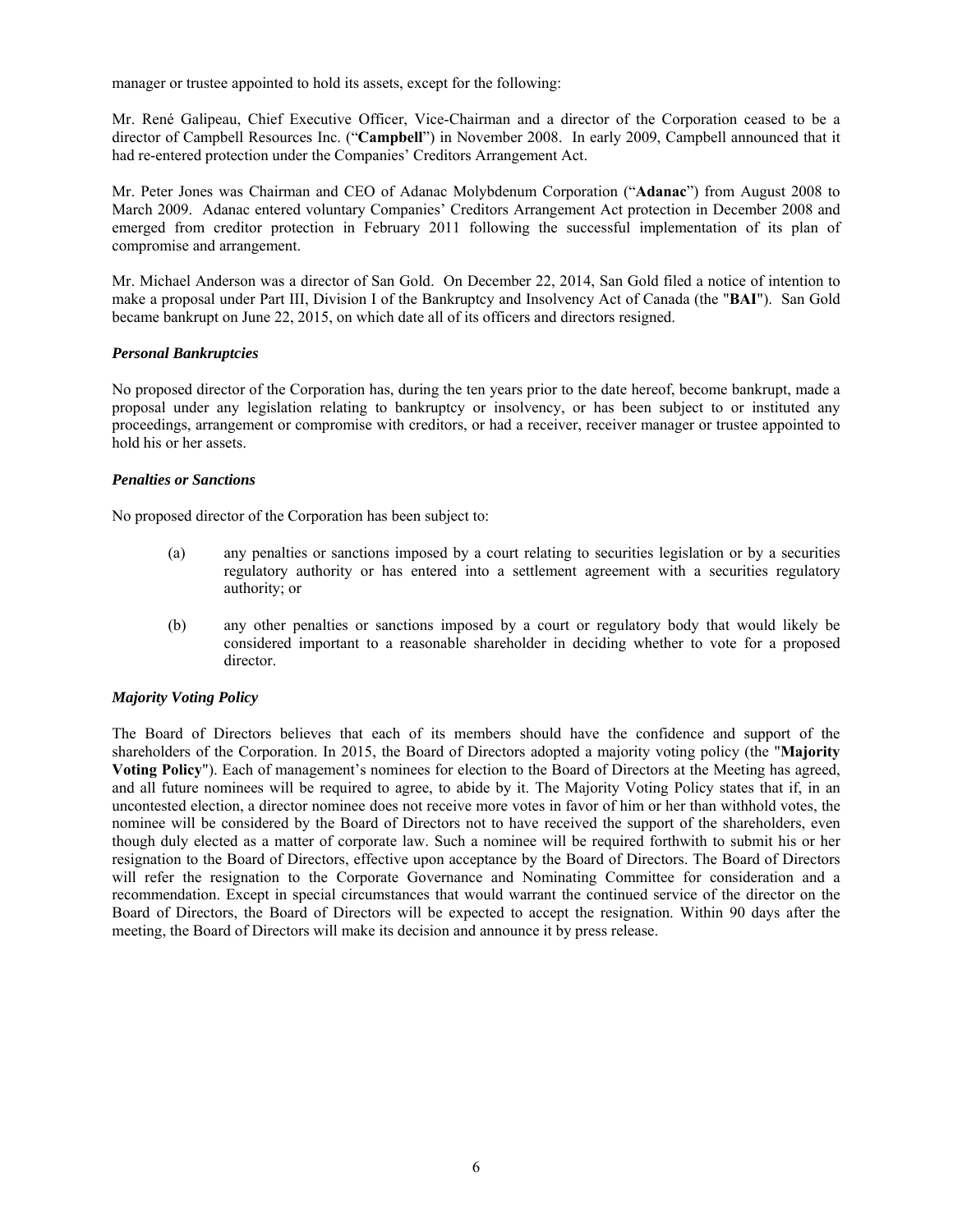**PROXIES RECEIVED IN FAVOUR OF MANAGEMENT WILL BE VOTED FOR THE ELECTION OF THE ABOVE-NAMED NOMINEES, UNLESS THE SHAREHOLDER HAS SPECIFIED IN THE PROXY THAT HIS, HER OR ITS COMMON SHARES ARE TO BE WITHHELD FROM VOTING IN RESPECT OF ANY PARTICULAR NOMINEE OR NOMINEES. MANAGEMENT HAS NO REASON TO BELIEVE THAT ANY OF THE NOMINEES WILL BE UNABLE TO SERVE AS A DIRECTOR BUT, IF ANY NOMINEE IS FOR ANY REASON UNAVAILABLE TO SERVE AS A DIRECTOR, PROXIES IN FAVOUR OF MANAGEMENT WILL BE VOTED IN FAVOUR OF THE REMAINING NOMINEES UNLESS THE SHAREHOLDER HAS SPECIFIED IN THE PROXY THAT HIS, HER OR ITS COMMON SHARES ARE TO BE WITHHELD FROM VOTING IN RESPECT OF ANY PARTICULAR NOMINEE OR NOMINEES AND MAY BE VOTED FOR ANY SUBSTITUTE NOMINEE(S) PROPOSED BY MANAGEMENT.** 

### **INDICATION OF DIRECTORS AND EXECUTIVE OFFICERS**

All of the directors and executive officers of the Corporation have indicated that they intend to vote their Common Shares in favour of each of the above resolutions on which they are entitled to vote. **In addition, unless authority to do so is indicated otherwise, the persons named in the enclosed form of proxy intend to vote the Common Shares represented by such proxies in favour of each of the above resolutions.**

### **EXECUTIVE COMPENSATION**

### **Compensation Discussion and Analysis**

The purpose of this Compensation Discussion and Analysis is to provide information about the Corporation's executive compensation philosophy, objectives, and processes and to discuss compensation decisions relating to the Corporation's senior officers, being the identified named executive officers (the "**NEOs**") in 2016. During 2016, the Corporation had the following NEOs: Mr. René R. Galipeau, Vice-Chairman, Chief Executive Officer and acting CFO; Mr. Steven Cresswell, Chief Financial Officer (Mr. Cresswell resigned from the Corporation effective December 12, 2016) and Mr. Ken Murdock, CEO of subsidiary Victory Silica Inc. ("**Victory Silica**").

#### *Management Agreement*

Until March, 2015, the Corporation obtained management, administrative assistance and facilities from Nuinsco Resources Limited ("**Nuinsco**") pursuant to a management agreement between the Corporation and Nuinsco (the "**Management Agreement**"). For more information, see "Management Contracts" below. Alison Sutcliffe was not an employee of the Corporation since 2015 and previously her services were provided to the Corporation under the terms of the management agreement. Mr. Galipeau has a separate written agreement with the Corporation, see *Termination and Change of Control Benefits*.

### *Compensation Committee*

In order to assist the Board in fulfilling its oversight responsibilities with respect to human resources matters, the Board has established the compensation committee (the "**Compensation Committee**"). During the most recently completed fiscal year, the Compensation Committee was comprised of three directors, namely Cynthia Thomas (Chair), Peter R. Jones and Michael Anderson and, all of whom are independent within the meaning of section 1.4 of National Instrument 52-110 – *Audit Committees* ("**NI 52-110**").

The Compensation Committee's purpose is to: (i) establish the philosophy and objectives that will govern the Corporation's compensation program; (ii) oversee and approve the compensation and benefits paid to the senior officers; (iii) recommend to the Board for approval executive and other compensation and benefits plans and arrangements; (iv) oversee the Corporation's stock option plan and the Share Incentive Plan; and (v) promote the clear and complete disclosure to shareholders of material information regarding executive compensation. In performing its duties, the Compensation Committee has the authority to engage such advisors, including executive compensation consultants, as it considers necessary.

### *Principles and Objectives of the Compensation Program*

The primary goal of the Compensation Committee and the Corporation's compensation program is to ensure that the compensation provided to the Corporation's senior officers is determined with regard to the Corporation's business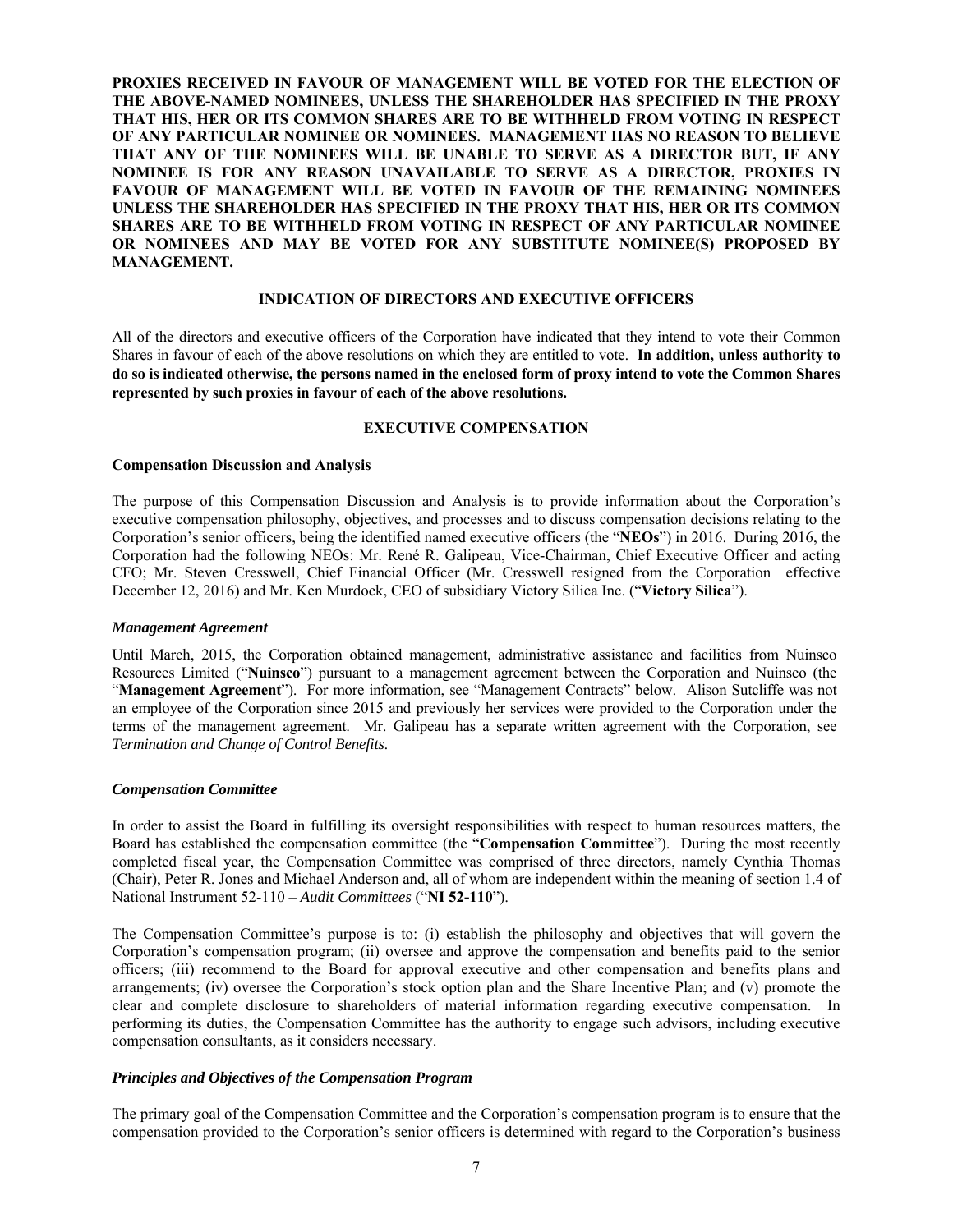strategies and objectives, such that the financial interest of the senior officers is matched with the financial interest of the shareholders. The Compensation Committee and Board of Directors strive to ensure that the Corporation's senior officers are compensated fairly and commensurably with their contributions to furthering the Corporation's strategic direction and objectives and that the compensation program is structured to attract, motivate and retain top quality employees and officers.

Generally, the Corporation places emphasis on annual cash compensation (i.e. salary) in order to attract, retain and motivate senior officers, as opposed to options, stock appreciation rights plans, securities purchase programs and other incentive type compensation. However, in order to ensure the alignment of officers with the Corporation's long-term interests, the Corporation maintains the Stock Option Plan (as defined below) and the Share Incentive Plan.

### *Compensation Process*

The Compensation Committee relies on the knowledge and experience of the members of the Compensation Committee. As a whole, the Compensation Committee is comprised of directors who have direct experience and skills relevant to their responsibilities in executive compensation, including with respect to making informed decisions on the suitability of the Corporation's compensation policies and practices. Set out below is a brief summary of each director's relevant skills and experience:

- Cynthia Thomas was Chair of the Audit Committee from the Corporation's inception in 2007 until June, 2011, Chair of the Board since 2004 and is a member of the Compensation Committee. Ms. Thomas holds BCom and MBA degrees, has approximately 30 years of experience in banking and mine finance experience and is principal of Conseil Advisory Services Inc., an independent financial advisory firm specializing in the natural resource industry which she founded in 2000. She also currently and previously has served as a director of several public and private companies.
- Peter R. Jones has been a member of the Compensation Committee since his election to the Board in 2011. Mr. Jones is a mining executive and Professional Engineer with 40 years of experience in senior operational and project positions at coal, gold, base metal and potash mines. He has also consulted in many countries and is currently Executive vice President, Century Global Commodities Corporation.. Previously, he was CEO of Hudbay Minerals Inc. and Chairman and CEO of Adanac Molybdenum Corporation. In these positions he has gained considerable experience in managing compensation matters.
- Michael Anderson has had a wide-ranging career that includes positions with law firms and corporations in the mining, food and beverage and consumer products industries. Mr. Anderson spent four years as General Counsel and Secretary with Denison Mines Limited, a uranium mining company with potash mining, coal mining and oil & gas operations. He was also a partner with Gowling WLG (Canada) LLP (formerly Gowlings Lafleur Henderson LLP), in-house counsel with John Labatt Limited for nine years, General Counsel for Swift Canadian and served in general practice with a small legal firm in London, Ont.

Neither the Corporation nor the Compensation Committee currently has any contractual arrangement with any executive compensation consultant who has a role in determining or recommending the amount or form of senior officer or director compensation.

When determining senior officer compensation, the Compensation Committee evaluates the officer's performance, including reviewing the Corporation's performance against its business plans and the officer's achievements during the fiscal year. The Compensation Committee uses all data available to it to ensure that the Corporation is maintaining a level of compensation that is both commensurate with the size of the Corporation and sufficient to retain personnel it considers essential to the success of the Corporation. In reviewing comparative data, the Compensation Committee does not engage in benchmarking for the purpose of establishing compensation levels relative to any predetermined level and does not compare its compensation to a specific peer group of companies.

The Compensation Committee reviews the various elements of the NEOs' compensation in the context of the total compensation package (including salary, bonuses and prior awards under the stock option plan) and recommends the NEOs' compensation packages. The Compensation Committee's recommendations regarding NEO compensation are presented to the Board for their consideration and approval. Although the Corporation does not have a formal policy relating to the management of compensation-related risk, the Board and, as applicable, the Compensation Committee, consider and assess, as necessary, risks relating to compensation prior to entering into or amending employment contracts with NEOs and when setting the compensation of directors. The Board and the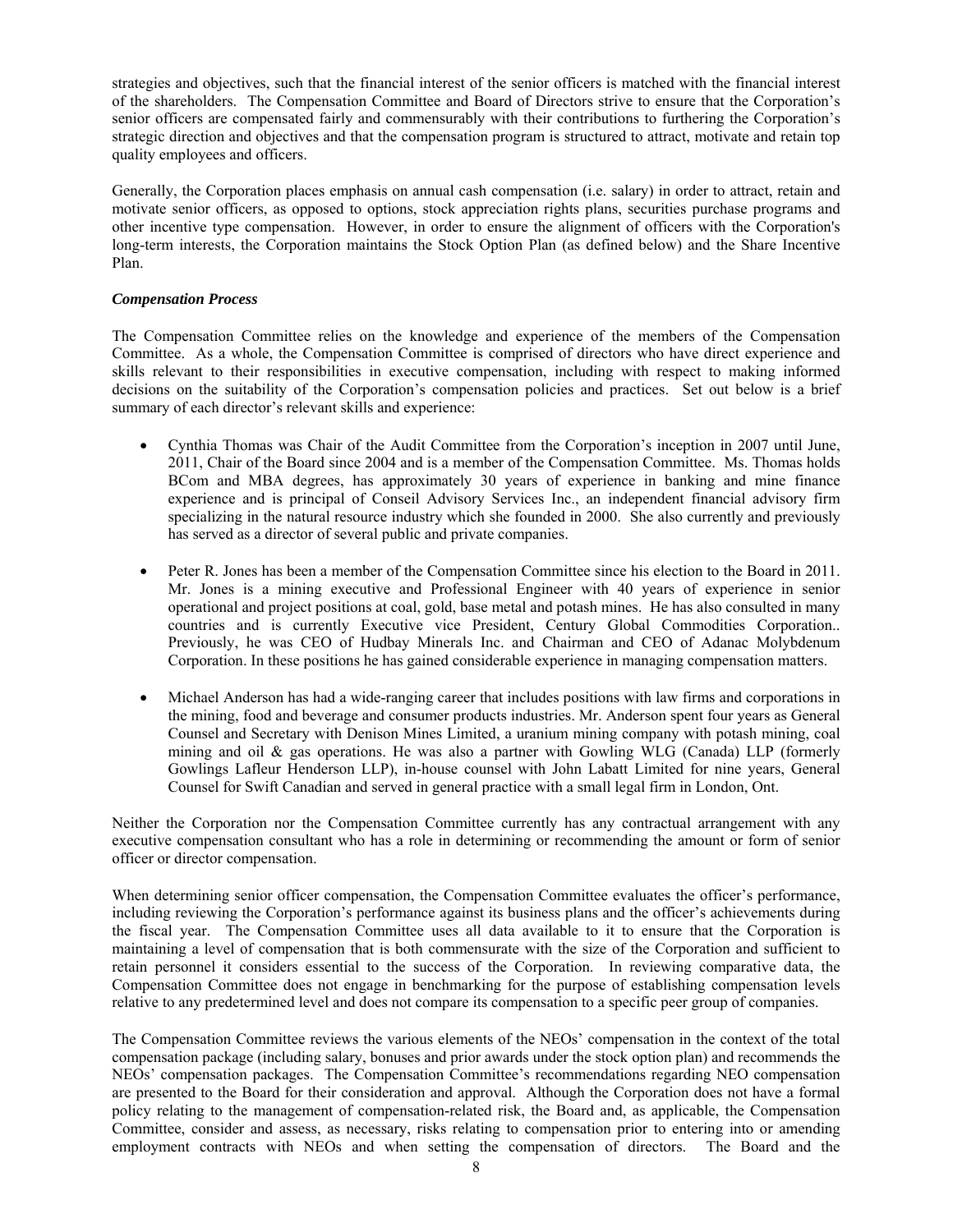Compensation Committee believe that the Corporation's compensation policies and practices are appropriate for its industry and stage of business and that such policies and practices do not have associated with them any risks that are reasonably likely to have a material adverse effect on the Corporation or which would encourage a NEO to take any inappropriate or excessive risks. The Compensation Committee will continue to review the Corporation's compensation policies, including its compensation-related risk profile, as necessary, to ensure its compensation policies and practices are not reasonably likely to have a material adverse effect on the Corporation or encourage a NEO to take any inappropriate or excessive risks.

The Board of Directors, on the recommendation of the Compensation Committee, periodically grants/issues to employees, directors and other eligible participants stock options under the stock option plan and Common Shares under the Share Bonus Plan. In determining whether and how many new options will be granted, the Corporation does not use any formal objectives, criteria or analyses in reaching such determinations; however consideration is given to the amount and terms of outstanding options.

The Corporation's Insider Trading and Blackout Policy does not allow NEOs, directors and other insiders from speculating in the Corporation's securities. The Insider Trading and Blackout Policy defines "speculating" as the purchase or sale of securities with the intention of reselling or buying back in a relatively short period of time in the expectation of a rise or fall in the market price of such securities. Speculating in such securities for a short-term profit is distinguished from purchasing and selling securities as part of a long-term investment program. Insiders are prohibited at any time from selling securities of the Corporation short or buying or selling a call or put option other than call or put options distributed by the Corporation in respect of securities of the Corporation or any of its affiliates.

The Compensation Committee has not specifically identified any significant changes to its compensation policies and practices for the next financial year, however part of the Compensation Committee's mandate is to review and assess the design and competitiveness of the Corporation's compensation and benefit programs generally, and it intends to do this going forward.

### *Compensation Elements and 2016 Compensation Decisions*

During the 2016 fiscal year, the above executive compensation philosophy and policies were followed in order to meet the Corporation's objectives.

*Base Salaries and Bonuses.* The Compensation Committee recommends base salaries and bonuses on an individual basis, taking into consideration the individual's performance and contributions to the Corporation's success, tenure in the job, general industry practices, and internal equities among positions. Since 2015, salaries for NEOs have been frozen due to general economic conditions and at least 50% of NEO salaries have been deferred and accrued by the Corporation until such time as the Corporation's financial situation improves.

*Long-term Incentives – Stock Option Plan.* The Compensation Committee believes that stock options encourage the Corporation's directors, senior officers, employees and consultants to own and hold shares in the Corporation and tie their long-term interests directly to those of the shareholders. Under the terms of the Corporation's Stock Option Plan, the Board of Directors, acting on the recommendations of the Compensation Committee, may designate employees, including directors and senior officers, and consultants eligible to receive options to acquire such numbers of Common Shares as the Board of Directors determines, at the then current trading price on the CSE. When awarding options, consideration is given to the exercise price of the aggregate options that would be held by an individual after the award under consideration is made. In determining the individual grants, the Compensation Committee considers the following factors: the individual's performance and contribution to the Corporation's success; relative position; years of service; and, past equity grants. See "Securities Authorized for Issuance under Equity Compensation Plans" for a detailed description of the Stock Option Plan. In the cases of the NEOs other than the Chief Executive Officer, the Compensation Committee receives recommendations from the Chief Executive Officer regarding option awards.

*Long-term Incentives - Share Incentive Plan.* The Corporation also maintains the Share Incentive Plan. The purpose of the Share Incentive Plan is to encourage ownership of the Common Shares by directors, senior officers and employees of the Corporation and its designated affiliates and consultants who are primarily responsible for the management and profitable growth of its business, and to advance the interests of the Corporation by providing additional incentive for superior performance by such persons and to enable the Corporation and its designated affiliates to attract and retain valued directors, officers, employees and consultants. The Share Incentive Plan is comprised of both the Share Bonus Plan and the Share Purchase Plan. When awarding Common Shares under the Share Incentive Plan, consideration is given to the number of options under the Stock Option Plan and the number of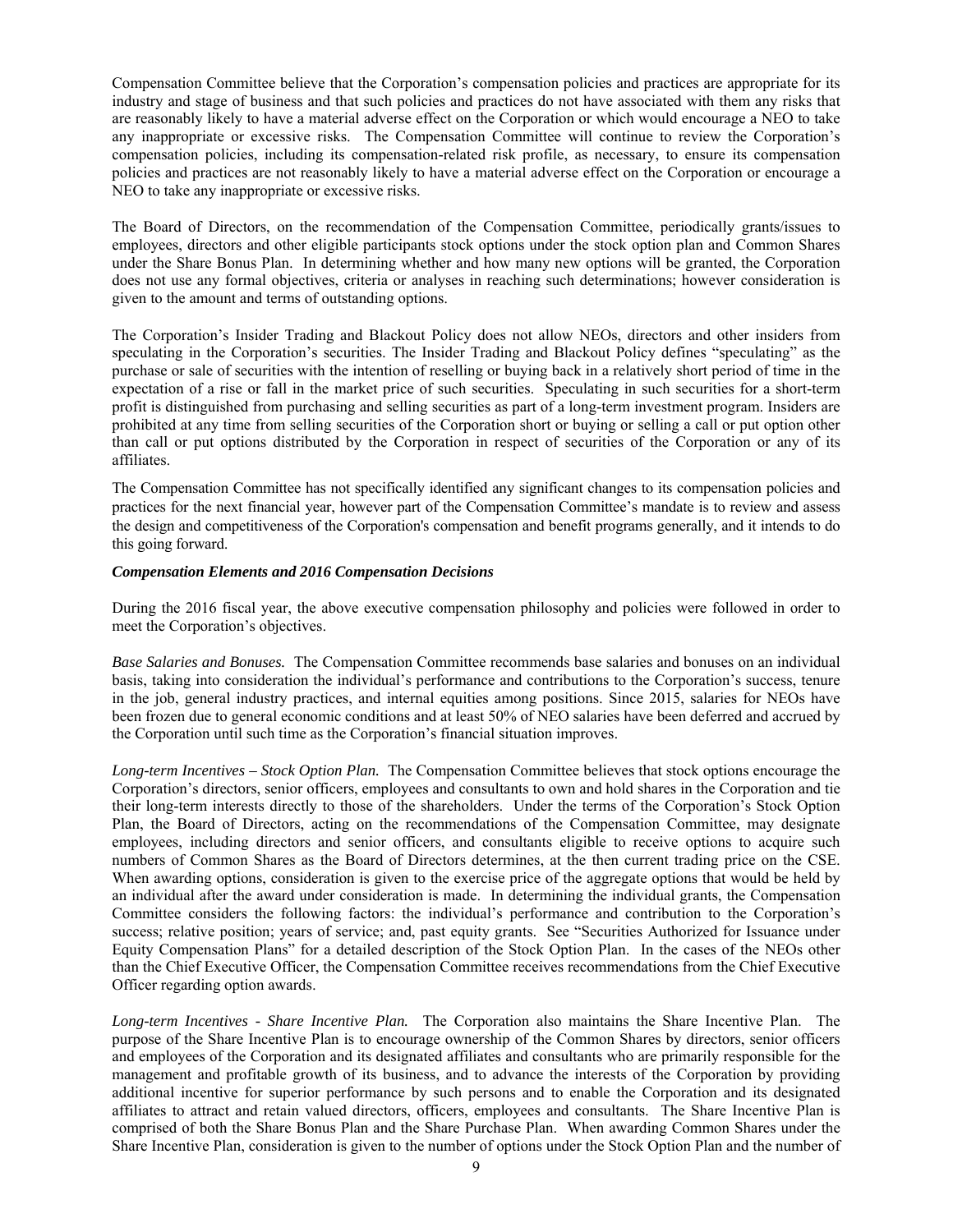Common Shares that would be held by an individual after the award under consideration is made. In determining the individual awards, consideration is given to the following factors: the individual's performance and contribution to the Corporation's success, relative position, years of service and past equity grants.

The Share Bonus Plan permits Common Shares to be issued as a discretionary bonus to eligible directors, senior officers and employees of the Corporation and its designated affiliates, and consultants designated from time to time. The Corporation granted no Common Shares pursuant to the Share Bonus Plan during 2014. Under the Share Purchase Plan, eligible directors, senior officers and employees of the Corporation and its designated affiliates and consultants can contribute up to 10% of their annual basic salary before deductions to purchase Common Shares. The Corporation matches each participant's contribution. As at the date hereof, no Common Shares have been issued pursuant to the Share Purchase Plan.

### *Performance Graph*

The following graph shows the change in the cumulative total shareholder return on the Common Shares compared with the cumulative total return of the S&P/TSX Global Mining Index and the S&P/TSX Venture Composite Index, assuming an investment of \$100 and accumulation and re-investment of all cash dividends paid, of which there have been none, through to December 31, 2016.



There is no direct correlation between Common Share price performance and NEO compensation. Compensation of the Corporation's executive officers reflects general industry practices and is not tied directly to share price performance. The Compensation Committee evaluates performance by reference to its business plan rather than by short-term changes in Common Share price, based on its view that the Corporation's long-term operating performance will be reflected by stock price performance over the long-term, which is especially important when the current stock price may be temporarily depressed by short-term factors, such as recessionary economies.

### *Summary*

The Compensation Committee will continue to evaluate the Corporation's executive compensation programs on an ongoing basis to ensure that the Corporation's compensation practices and philosophies are consistent with the objective of enhancing shareholder value over the long term.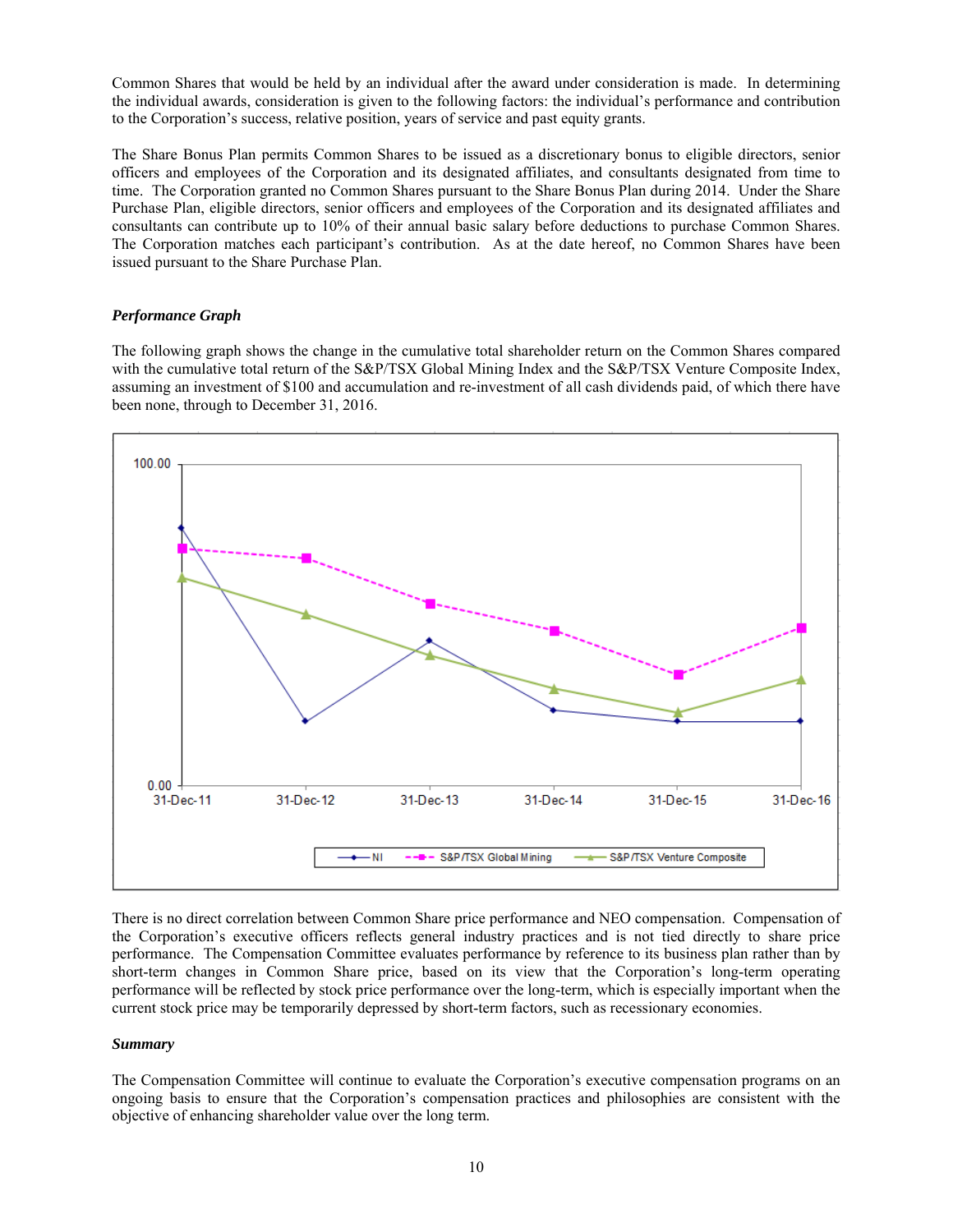### **Executive Compensation Tables**

### *Summary Compensation Table*

The following table sets out each NEO's annual and long-term compensation for the financial years of the Corporation ended December 31, 2014, December 31, 2015, and December 31, 2016. During the year 2016 a portion of compensation was paid in cash, a potion was paid in common shares and a portion was deferred.

| Name and Principal<br>Position | Year | <b>Salary</b> |     | Awards | Share-based Option-based<br>Awards (3) | Annual<br>Incentive<br>Plans $(3)$ | Non-equity Incentive<br><b>Plan Compensation</b><br>Long-term<br>Incentive<br>Plans | Pension<br>Value | All Other<br>Compensation Compensation |        | Total   |
|--------------------------------|------|---------------|-----|--------|----------------------------------------|------------------------------------|-------------------------------------------------------------------------------------|------------------|----------------------------------------|--------|---------|
| Rene R. Galipeau               | 2016 | 280,000       |     | \$ nil | \$ nil                                 | \$ nil                             | \$ nil                                                                              | \$ nil           | \$ nil                                 | S      | 280,000 |
| Vice-Chairman, CEO             | 2015 | 198,430       |     | \$ nil | \$ nil                                 | \$ nil                             | \$ nil                                                                              | \$ nil           | \$ nil                                 | э      | 198,430 |
| acting CFO and Director        | 2014 | \$280,000     |     | \$ nil | S<br>65,100                            | \$ nil                             | \$ nil                                                                              | \$ nil           | \$ nil                                 | Ж      | 345,100 |
| Alison J. Sutcliffe            | 2016 | \$ nil        |     | \$ nil | \$ nil                                 | \$ nil                             | \$ nil                                                                              | \$ nil           | \$ nil                                 | \$ nil |         |
| VP Finance & CFO               | 2015 | 28,860        | (1) | \$ nil | \$ nil                                 | \$ nil                             | \$ nil                                                                              | \$ nil           | \$ nil                                 | S      | 28,680  |
|                                | 2014 | 109,800<br>S  |     | \$ nil | S<br>21,700                            | \$ nil                             | \$ nil                                                                              | \$ nil           | \$ nil                                 | S      | 131,500 |
| Steve Cresswell                | 2016 | 63,147<br>S.  | (2) | \$ nil | \$ nil                                 | \$ nil                             | \$ nil                                                                              | \$ nil           | \$ nil                                 | S      | 63,147  |
| <b>CFO</b>                     | 2015 | 51,800        |     | \$ nil | \$ nil                                 | \$ nil                             | \$ nil                                                                              | \$ nil           | \$ nil                                 | S      | 51,500  |
|                                | 2014 | \$ nil        |     | \$ nil | \$ nil                                 | \$ nil                             | \$ nil                                                                              | \$ nil           | \$ nil                                 | \$ nil |         |
| Ken Murdock                    | 2016 | \$240,000     |     | \$ nil | \$ nil                                 | \$ nil                             | \$ nil                                                                              | \$ nil           | \$ nil                                 | S      | 240,000 |
| CEO Victory Silica             | 2015 | 240,000       |     | \$ nil | \$ nil                                 | \$ nil                             | \$ nil                                                                              | \$ nil           | \$ nil                                 | э      | 240,000 |
|                                | 2014 | 120,000       |     | \$ nil | S<br>15,500                            | \$ nil                             | \$ nil                                                                              | \$ nil           | \$ nil                                 |        | 255,500 |

#### **Footnotes:**

(1) Ms. Sutcliffe ceased to be CFO as of March 31, 2015;

(2) Mr. Cresswell was appointed CFO effective November 13, 2015. He ceased to be CFO on December 12, 2016

(3) The grant date fair value for share-based awards is determined using the market value on the date shares were issued; the grant date fair value for option-based awards is calculated using the Black-Scholes option-pricing model, as adjusted for the effects of the one-for-ten share consolidation in September 2014, with the following assumptions:

|                                         | 2014              |
|-----------------------------------------|-------------------|
| Dividend yield                          |                   |
| Expected volatility                     | 93% and 91%       |
| Risk free interest rate                 | 1.23% and 1.01%   |
| Expected option term - years            |                   |
| Fair value per share of options granted | \$0.31 and \$0.42 |

### *Incentive Plan Awards*

### *Outstanding Share-Based Awards and Option-Based Awards*

The following table sets out the share-based awards and option-based awards held by each NEO as at December 31, 2016.

|                     |                                                                                |                                        | <b>Option-based Awards</b>       | <b>Share-based Awards</b>                                              |                                                                                      |                                                                                           |                                                                                                                         |
|---------------------|--------------------------------------------------------------------------------|----------------------------------------|----------------------------------|------------------------------------------------------------------------|--------------------------------------------------------------------------------------|-------------------------------------------------------------------------------------------|-------------------------------------------------------------------------------------------------------------------------|
| Name                | Number of<br><b>Securities</b><br>Underlying<br>Unexercised<br>Options<br>(# ) | <b>Option Exercise</b><br>Price<br>(S) | <b>Option Expiration</b><br>Date | Value of<br>Unexercised in-the-<br>money Options <sup>(1)</sup><br>(S) | <b>Number of Shares</b><br>or Units of Shares<br>that have not<br>Vested<br>$^{(#)}$ | <b>Market or Payout</b><br>Value of Share-<br>based awards that<br>have not Vested<br>(S) | <b>Market or Payout</b><br><b>Value of Vested</b><br>Share-Based<br><b>Awards not Paid</b><br>Out or Distributed<br>(S) |
| René R. Galipeau    | 80,000                                                                         | 0.55                                   | February 4, 2019                 | nil                                                                    | nil                                                                                  | nil                                                                                       | nil                                                                                                                     |
| Vice-Chairman.      | 110,000                                                                        | 0.70                                   | July 21, 2019                    | nil                                                                    | nil                                                                                  | nil                                                                                       | nil                                                                                                                     |
| CEO, acting CFO and | 100,000                                                                        | 0.30                                   | June 27, 2018                    | nil                                                                    | nil                                                                                  | nil                                                                                       | nil                                                                                                                     |
| Director            | 80,000                                                                         | 0.50                                   | June 27, 2017                    | nil                                                                    | nil                                                                                  | nil                                                                                       | nil                                                                                                                     |
| Steven Cresswell    | nil                                                                            | n/a                                    | n/a                              | nil                                                                    | nil                                                                                  | nil                                                                                       | nil                                                                                                                     |
| <b>CFO</b>          |                                                                                |                                        |                                  |                                                                        |                                                                                      |                                                                                           |                                                                                                                         |
| Ken Murdock         | 50,000                                                                         | 0.70                                   | July 21, 2019                    | nil                                                                    | nil                                                                                  | nil                                                                                       | nil                                                                                                                     |
| CEO, Victory Silica | 35,000                                                                         | 0.30                                   | June 27, 2018                    | nil                                                                    | nil                                                                                  | nil                                                                                       | nil                                                                                                                     |
|                     | 50,000                                                                         | 0.50                                   | June 27, 2017                    | nil                                                                    | nil                                                                                  | nil                                                                                       | nil                                                                                                                     |

#### **Footnote:**

(1) Based on the closing price of the Common Shares on the CSE on December 31, 2016 of \$0.02.

*Incentive Plan Awards – Value vested or earned during the year*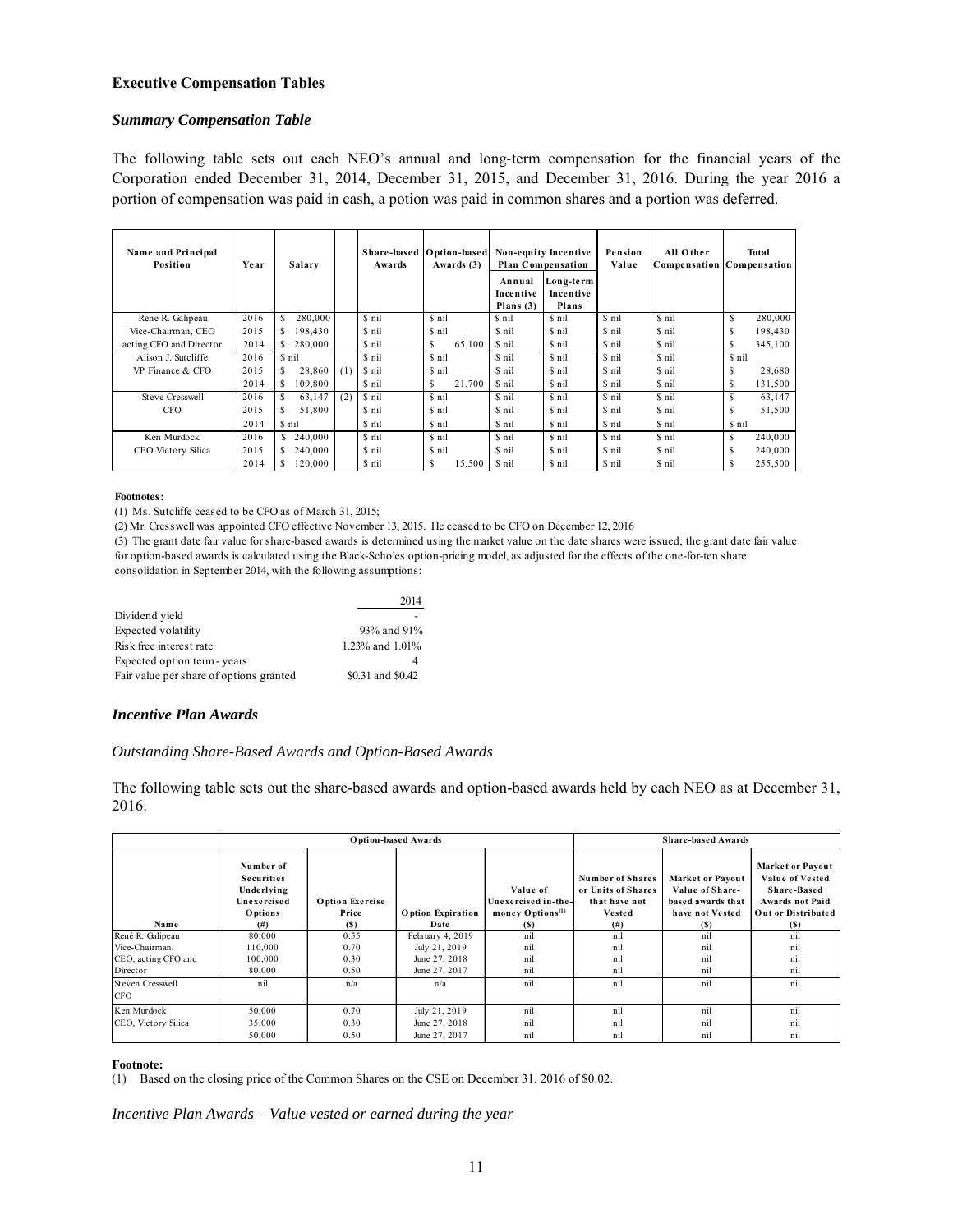The following table sets forth, for each NEO, the value of all incentive plan awards vested or earned during the year ended December 31, 2016.

| Name                                                | <b>Option-Based Awards</b><br>Value Vested During the<br>$Year^{(1)}$<br>(S) | <b>Share-Based Awards</b><br>Value Vested During the<br>Year<br>(S) | Non-equity Incentive Plan<br><b>Compensation - Value</b><br><b>Earned During The Year</b><br>(S) |
|-----------------------------------------------------|------------------------------------------------------------------------------|---------------------------------------------------------------------|--------------------------------------------------------------------------------------------------|
| René R Galipeau, Vice-Chairman, CEO, acting CFO and | nil                                                                          | nil                                                                 | nil                                                                                              |
| Director                                            |                                                                              |                                                                     |                                                                                                  |
| Steven Cresswell, CFO                               | n1                                                                           | nıl                                                                 | nil                                                                                              |
| Ken Murdock, CEO Victory Silica                     | n1                                                                           | $n_{1}$                                                             | nil                                                                                              |

#### **Footnote:**

(1) Calculated based on the difference between the market value of the Common Shares on the applicable date of vesting and the applicable exercise price of the options which vested.

For details of the Stock Option Plan and Share Incentive Plan, please see "Securities Authorized for Issuance under Equity Compensation Plans".

### *Pension Plan Benefits*

The Corporation does not maintain any defined benefit or defined contribution plans or any other retirement plans.

### *Deferred Compensation Plans*

The Corporation does not maintain any deferred compensation plans.

### *Termination and Change of Control Benefits*

René Galipeau has an employment contract, which provides that the Corporation may terminate his employment without cause, upon payment at termination of 12 months' base salary, plus accrued but unused vacation to the date of termination. The Corporation shall have no obligation to make the foregoing payment if the Corporation either (i) is, at the time such payment is to be made, unable to pay its liabilities as they become due, or (ii), after such payment, would be unable to pay its liabilities as they become due; provided that, in such event, the Corporation shall be obligated to make all payments to the executive required under applicable employment standards legislation, if any. All stock options granted by the Corporation shall vest on the date notice of termination is given and shall remain exercisable until the termination date of such option, notwithstanding the provisions of any agreement or plan. In the event that there is just cause for termination of employment at common law, employment may be terminated by the Corporation summarily and without notice, or payment in lieu of notice, severance payments, benefits, damages or any sums whatsoever. In this event, estimated incremental payments as of the end of the Corporation's most recently completed financial year would have been \$280,000 for Mr. Galipeau.

In the event of a change of control, and for a period of twelve (12) months thereafter, Mr. Galipeau's contract provides that if:

- a) the Corporation gives notice of its intention to terminate his employment for any reason other than just cause, or
- b) certain defined events occur and he/she elects to terminate the employment contract and his employment

he shall be entitled to receive from the Corporation 24 months' base salary, plus accrued but unused vacation to the date of termination plus two (2) times the average bonus paid for the preceding three (3) years. All stock options granted by the Corporation shall vest on the date notice of termination is given and shall remain exercisable until the termination date of such option, notwithstanding the provisions of any agreement or plan.

In addition, he shall continue to be entitled to participate, at the expense of the Corporation, in the Corporation's health and medical plans for its executive personnel, until the earlier of his obtaining alternate coverage under the terms of any new employment or the second anniversary of the termination date. If such participation is not permitted under the terms of any such plan, the Corporation shall pay to him, in addition to all other amounts payable hereunder, an amount sufficient to enable him to obtain individual benefit coverage equivalent to that at the time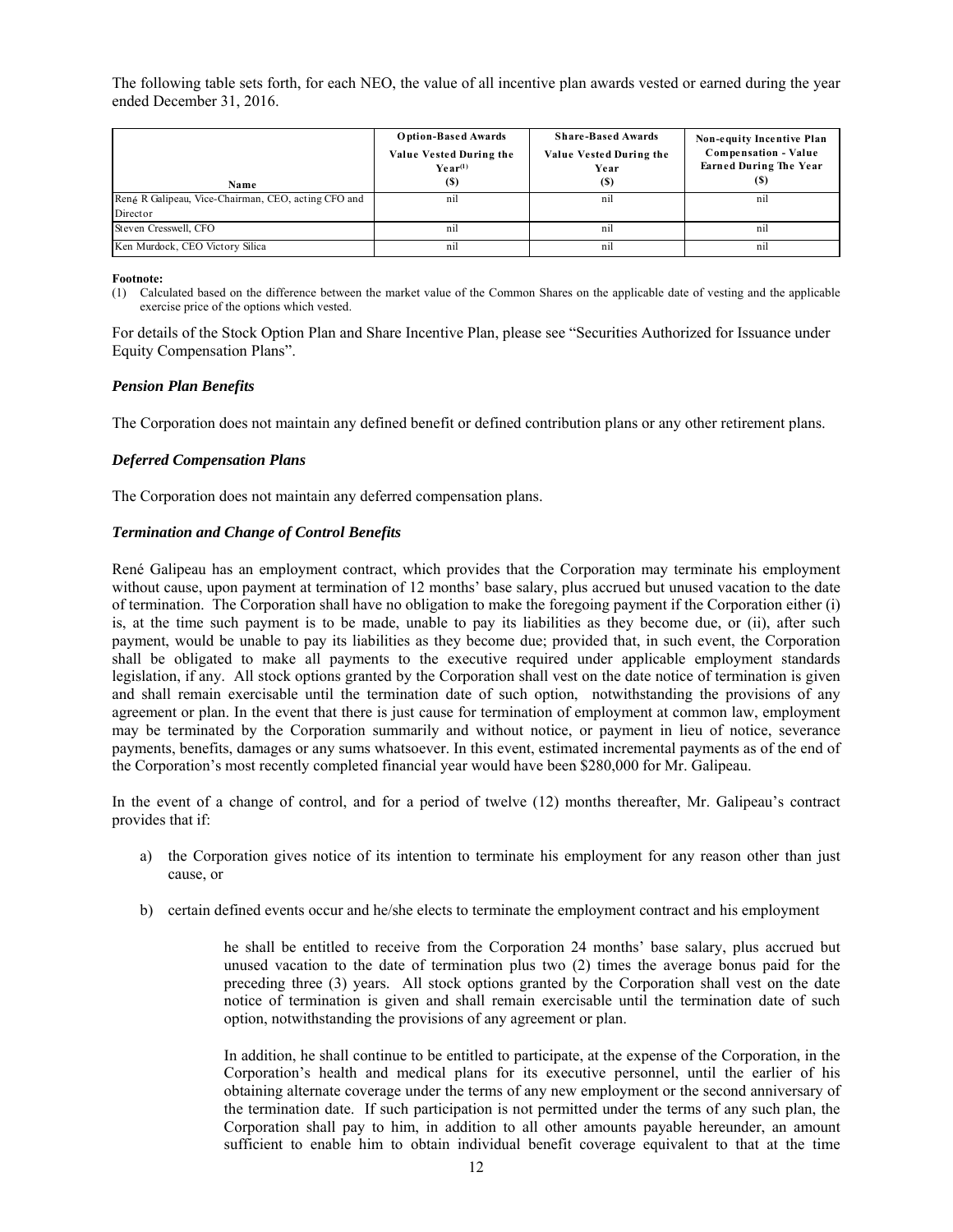afforded under such plans. If the terms or conditions of any such benefits have changed since the change of control, then at his election, he may require the Corporation to pay an amount sufficient to enable him to obtain individual benefit coverage equivalent to that in place immediately prior to the change of control, or any combination of the old and new benefits, provided that in no event shall he receive double recovery of replacement cost for any single benefit. In this event, estimated incremental payments would be: \$560,000 for Mr. Galipeau.

### **Director Compensation**

In addition to annual retainers and attendance fees, directors may also receive options to purchase Common Shares as recommended by the Compensation Committee and determined by the Board. The exercise price of such options is determined by the Board, but shall in no event be less than the market price of the Common Shares at the time of grant of the options. Please see "Securities Authorized for Issuance under Equity Compensation Plans" below for a detailed description of the Stock Option Plan.

### *Director Compensation Table*

The following compensation table sets out the compensation payable to each of the Corporation's directors in the year ended December 31, 2016. No cash payments were made during the year ended December 31, 2016. A portion of the fees were paid through the issuance of shares.

| Name                | <b>Fees Earned</b> | Awards | Awards | Non-equity<br>Share-based   Option-based   Incentive Plan<br>Compensation | Pension<br>Value | All Other | <b>Total</b><br>Compensation   Compensation |
|---------------------|--------------------|--------|--------|---------------------------------------------------------------------------|------------------|-----------|---------------------------------------------|
| Cynthia P. Thomas   | 49,600<br>S        | \$ nil | \$ nil | \$ nil                                                                    | \$ nil           | \$ nil    | \$<br>49,600                                |
| Roland Horst        | 24,800<br>\$       | \$ nil | \$ nil | \$ nil                                                                    | \$ nil           | \$ nil    | \$<br>24,800                                |
| Michael J. Anderson | 17,800<br>\$       | \$ nil | \$ nil | \$ nil                                                                    | \$ nil           | \$ nil    | \$<br>17,800                                |
| Peter R. Jones      | 16,100<br>S        | \$ nil | \$ nil | \$ nil                                                                    | \$ nil           | \$ nil    | \$<br>16,100                                |

### **Footnotes:**

Mr. Galipeau was a director and officer of the Corporation during 2016 and was not entitled to additional compensation for his service as director. Compensation received by Mr. Galipeau in his capacity as an officer is reported in the Summary Compensation Table under "Executive Compensation Tables" (above).

### *Incentive Plan Awards for Directors*

### *Outstanding Share-Based Awards and Option-Based Awards*

The following table sets out the share-based awards and option-based awards held by each director as at December 31, 2016.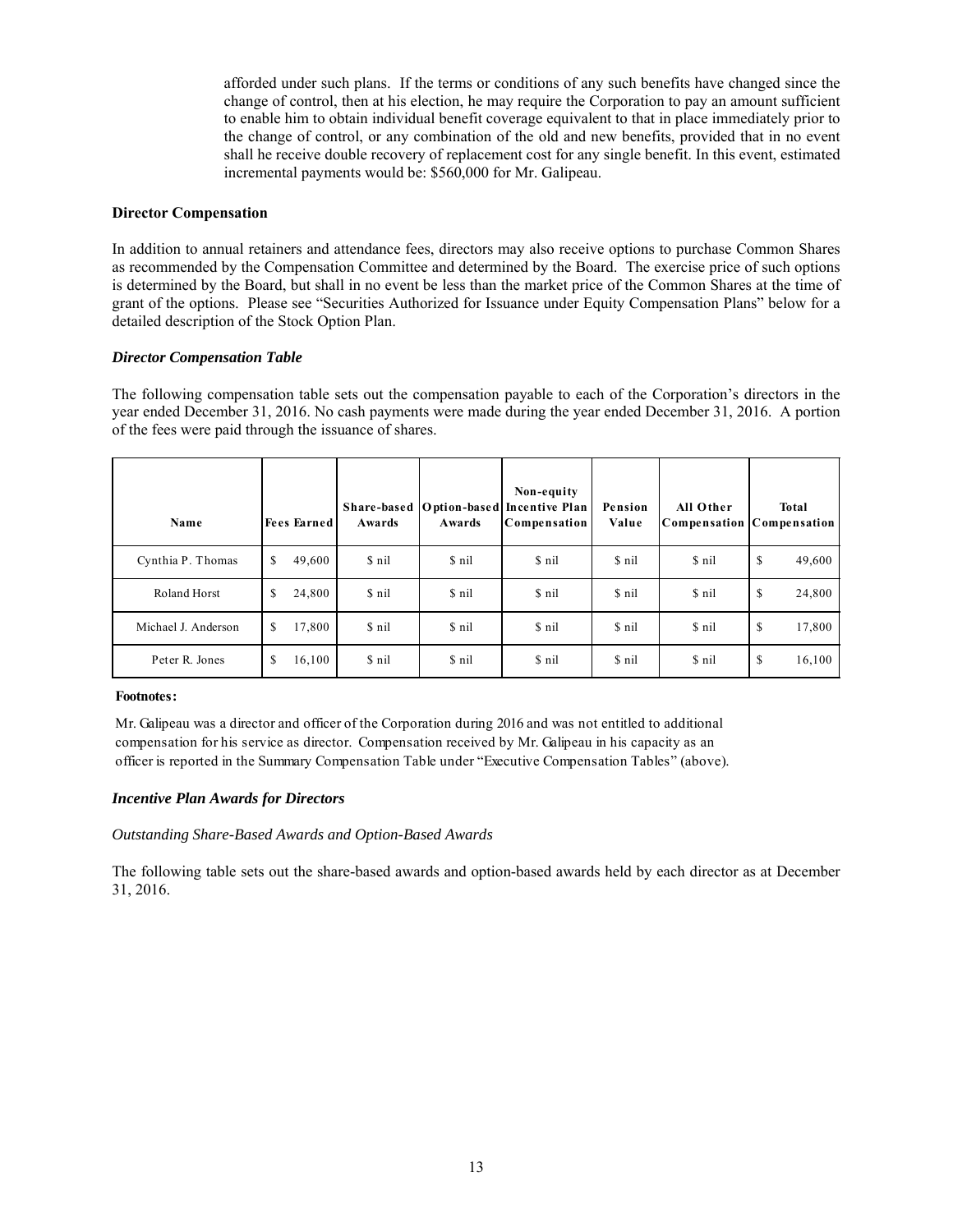|                     |             |                 | Option-based Awards    | Share-based Awards     |                    |                         |                                                       |
|---------------------|-------------|-----------------|------------------------|------------------------|--------------------|-------------------------|-------------------------------------------------------|
|                     | Number of   |                 |                        |                        |                    |                         |                                                       |
|                     | Securities  |                 |                        |                        | Number of Shares   |                         |                                                       |
|                     | Underlying  |                 |                        | Value of Unexercised   | or Units of Shares |                         | Market or Payout Value of   Market or Payout Value of |
|                     | Unexercised | Option Exercise |                        | in-the-money           | that have not      | Share-Based Awards that | Vested Share-Based Awards                             |
|                     | Options     | Price           |                        | Options <sup>(1)</sup> | Vested             | have not Vested         | not Paid Out or Distributed                           |
| Name                | (# )        | (S)             | Option Expiration Date | (S)                    | (# )               | (S)                     | (S)                                                   |
| Cynthia P. Thomas   | 72,500      | 0.70            | July 21, 2019          | nil                    | nil                | nil                     | nil                                                   |
|                     | 80,000      | 0.30            | June 27, 2018          | nil                    | nil                | nil                     | nil                                                   |
|                     | 80,000      | 0.50            | June 27, 2017          | nil                    | nil                | nil                     | nil                                                   |
| Roland Horst        | 52,500      | 0.70            | July 21, 2019          | nil                    | nil                | nil                     | nil                                                   |
|                     | 65,000      | 0.30            | June 27, 2018          | nil                    | nil                | nil                     | nil                                                   |
|                     | 65,000      | 0.50            | June 27, 2017          | nil                    | nil                | nil                     | nil                                                   |
| Michael J. Anderson | 52,500      | 0.70            | July 21, 2019          | nil                    | nil                | nil                     | nil                                                   |
|                     | 50,000      | 0.30            | June 27, 2018          | nil                    | nil                | nil                     | nil                                                   |
|                     | 50,000      | 0.50            | June 27, 2017          | nil                    | nil                | nil                     | nil                                                   |
| Peter R. Jones      | 42,500      | 0.70            | July 21, 2019          | nil                    | nil                | nil                     | nil                                                   |
|                     | 45,000      | 0.30            | June 27, 2018          | nil                    | nil                | nil                     | nil                                                   |
|                     | 45,000      | 0.50            | June 27, 2017          | nil                    | nil                | nil                     | nil                                                   |

#### **Footnote:**

(1) Based on the closing price of the Common Shares on the TSX on December 30, 2016 of \$0.02.

#### *Incentive Plan Awards – Value vested or earned during the year*

|                     | Option-Based Awards                         | Share-Based Awards           | Non-equity Incentive Plan<br>Compensation - Value Earned |
|---------------------|---------------------------------------------|------------------------------|----------------------------------------------------------|
| Name                | Value Vested During the Year <sup>(1)</sup> | Value Vested During the Year | During The Year                                          |
|                     | ŒГ                                          |                              |                                                          |
| Cynthia P. Thomas   | n1                                          | n <sub>1</sub>               | n1                                                       |
| Roland Horst        | nil                                         | $n_{1}$                      | n1                                                       |
| Michael J. Anderson | nil                                         | n1                           | nil                                                      |
| Peter R. Jones      | n1                                          | $n_{1}$                      | n1                                                       |

**Footnotes:** 

(1) Calculated based on the difference between the market value of the Common Shares on the applicable date of vesting and the applicable exercise price of the options which vested.

### **SECURITIES AUTHORIZED FOR ISSUANCE UNDER EQUITY COMPENSATION PLANS**

The following table provides information as of December 31, 2016 with respect to Common Shares authorized for issuance under the Corporation's equity compensation plans.

| <b>Plan Category</b>                                         | Number of securities to<br>be issued upon exercise<br>of outstanding options,<br>warrants and rights<br>(a) | Weighted-average exercise<br>price of outstanding options,<br>warrants and rights<br>(b) | Number of securities remaining<br>available for future issuance<br>under equity compensation<br>plans (excluding securities<br>reflected in column (a))<br>(c) |
|--------------------------------------------------------------|-------------------------------------------------------------------------------------------------------------|------------------------------------------------------------------------------------------|----------------------------------------------------------------------------------------------------------------------------------------------------------------|
| Equity compensation plans approved by<br>securityholders     | 2.235,000                                                                                                   | \$0.49                                                                                   | $11,620,645^{(1)}$                                                                                                                                             |
| Equity compensation plans not approved<br>by securityholders | Nil                                                                                                         | Ni1                                                                                      | Nil                                                                                                                                                            |
| <b>Total</b>                                                 | 2,235,000                                                                                                   | \$0.49                                                                                   | $11,620,645^{(2)}$                                                                                                                                             |

**Footnotes:** 

- (1) The Stock Option Plan provides for the issuance of options to purchase up to an aggregate of 15% of the issued and outstanding Common Shares. The amount includes securities remaining available for future issuance under the Stock Option Plan. The maximum number of Common Shares issuable under the Share Purchase Plan is the lesser of: (i) that number of Common Shares that can be purchased with a dollar amount equal to 20% of the annual gross annual salary of the participants; and (ii) 1% of the aggregate number of issued and outstanding Common Shares (calculated on a non-diluted basis) from time to time. As at the date hereof, no Common Shares have been issued pursuant to the Share Purchase Plan.
- (2) See also "Long-Term Incentives Share Incentive Plan" below.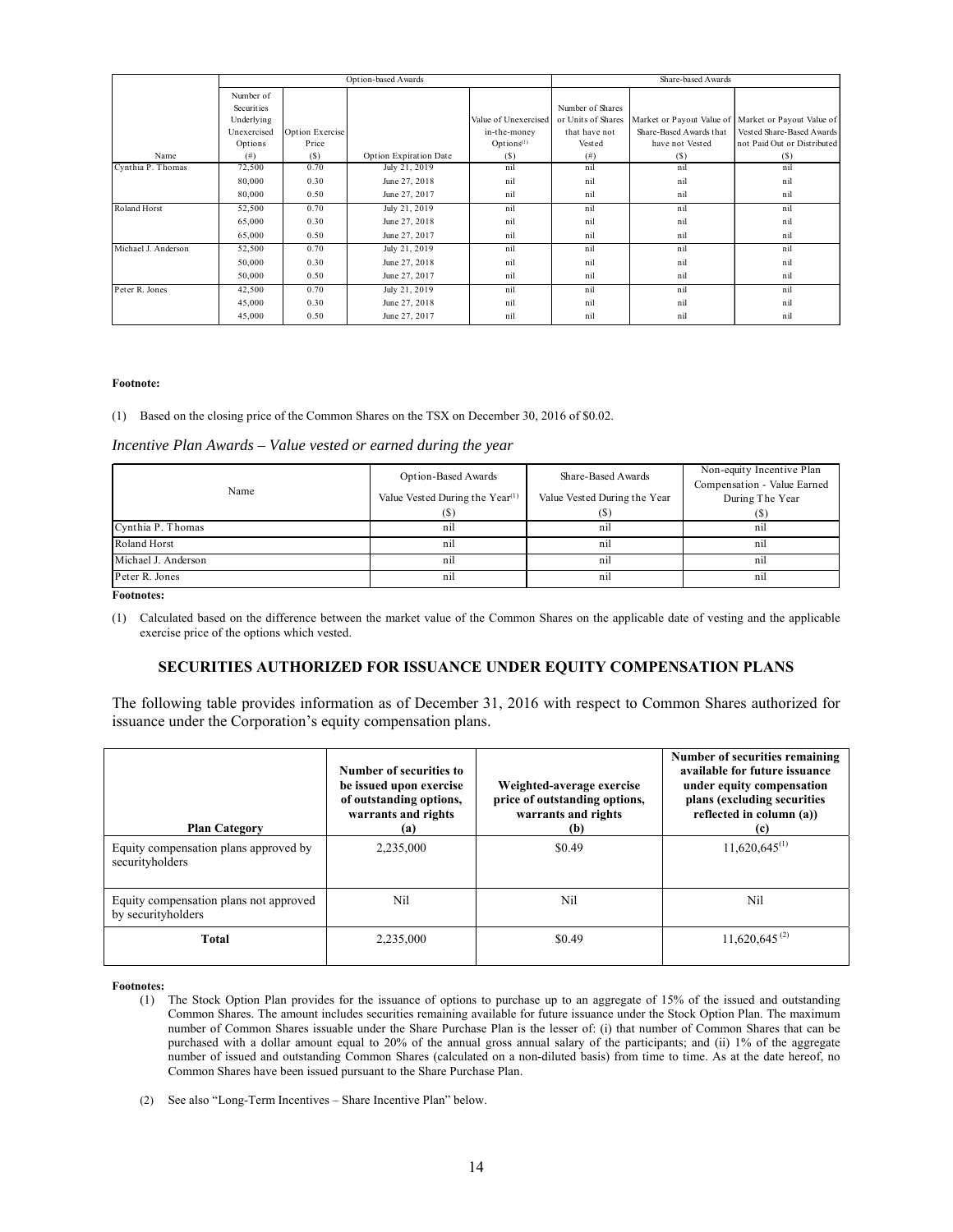### *Stock Option Plan*

The Corporation maintains a stock option plan (the "**Stock Option Plan**") pursuant to which options may be granted to Eligible Persons. The term "**Eligible Person**" includes, subject to all applicable laws, employees, senior officers, directors or consultants of the Corporation, any subsidiary of the Corporation or any personal holding corporation controlled by an officer or director of the Corporation or any subsidiary.

The Stock Option Plan mandates that there be a "rolling maximum" number of Common Shares issuable that shall not exceed 15% of Common Shares issued and outstanding (calculated on a non-diluted basis) from time to time. As at the date hereof 13,590,000 options to acquire Common Shares were outstanding, representing 14.71% of the Corporation's issued and outstanding Common Shares as of the date hereof, leaving an additional 265,645 Common Shares, representing 2% of the Corporation's issued and outstanding Common Shares as at the date hereof, available for issuance pursuant to grants of options under the Stock Option Plan. The maximum number of Common Shares which may be reserved for issuance to any one person under the Stock Option Plan is 5% of the Common Shares outstanding at the time of the grant (calculated on a non-diluted basis) less the number of shares reserved for issuance to such person under any other option to purchase Common Shares from treasury granted as a compensation or incentive mechanism. Any shares subject to an option granted under the Stock Option Plan, which for any reason is surrendered, cancelled or terminated prior to exercise, will be available for a subsequent grant under the Stock Option Plan. The option price of any Common Shares will be determined by the Board but cannot be less than the closing price of the shares on the day immediately preceding the day upon which the option is granted. Options granted under the Stock Option Plan may be exercised during a period not exceeding ten years, subject to earlier termination upon the termination of the optionee's employment, upon the optionee ceasing to be an employee, senior officer, director or consultant of the Corporation or any of its subsidiaries, as applicable, or upon the optionee retiring, becoming permanently disabled or upon death. Any options granted will terminate on the earlier of the following dates (i) the date of expiration specified in the option agreements, (ii) 90 days after such optionee ceases to be an Eligible Person (other than by reason of death), and (iii) 180 days after the optionee's death during which the option may be exercised by the optionee's legal representative or person to whom the deceased optionee's rights under the options have passed by will or other applicable law. In the resolution allocating any option, the Board of Directors may determine that the date or dates of the vesting of any options issued under the Stock Option Plan shall be a future date or dates determined in the manner specified in such resolution. The options are non-transferable.

The Stock Option Plan contains provisions for adjustment in the number of shares issuable thereunder in the event of a subdivision, consolidation, reclassification or change of the Common Shares, a reorganization, a merger or other relevant changes in the Corporation's capitalization. The Board has the power and authority to approve amendments relating to the Stock Option Plan or to options, without further approval of the shareholders, to the extent that such amendments relate to: (a) complying with the requirements of any applicable regulatory authority; (b) complying with the rules, policies and notices of any stock exchange on which the Corporation's securities are listed; (c) altering, extending or accelerating the terms and conditions of vesting of any options; (d) extending the term of options held by a person other than a person who, at the time of the extension, is an insider of the Corporation; (e) determining, subject to all applicable regulatory requirements, that the provisions of the Stock Option Plan concerning the effect of termination of an optionee's status as an Eligible Person shall not apply to an optionee for any reason acceptable to the Board; (f) accelerating the expiry date of any options; (g) amending the definitions contained within the Stock Option Plan; (h) amending the categories of persons who are Eligible Persons and entitled to be granted options pursuant to the Stock Option Plan; (i) allowing the grant of financial assistance to optionees for the purpose of exercising options granted under the Stock Option Plan, subject to compliance with all applicable regulatory requirements; (j) authorizing the addition or modification of a cashless exercise feature, payable in cash or Common Shares; (k) amending or modifying the mechanics of exercise of options; and (l) amendments of a "housekeeping" nature, including, without limitation, amending the wording of any provisions of the Stock Option Plan for the purpose of clarifying the meaning of existing provisions or to correct or supplement any inconsistency.

The Stock Option Plan provides that the Corporation may provide financial assistance in respect of options granted under the Stock Option Plan by means of loans to optionees. Under the terms of the Stock Option Plan, the Corporation may, but is not obligated to, loan an optionee the funds required to exercise any particular option. The Stock Option Plan provides that any such loan will be for a term not exceeding ten years and will be non-interest bearing. Any such loan will be repayable at maturity or upon earlier termination of the option, including the death or retirement of the optionee. Any loans made under the Stock Option Plan are to be secured by a pledge of the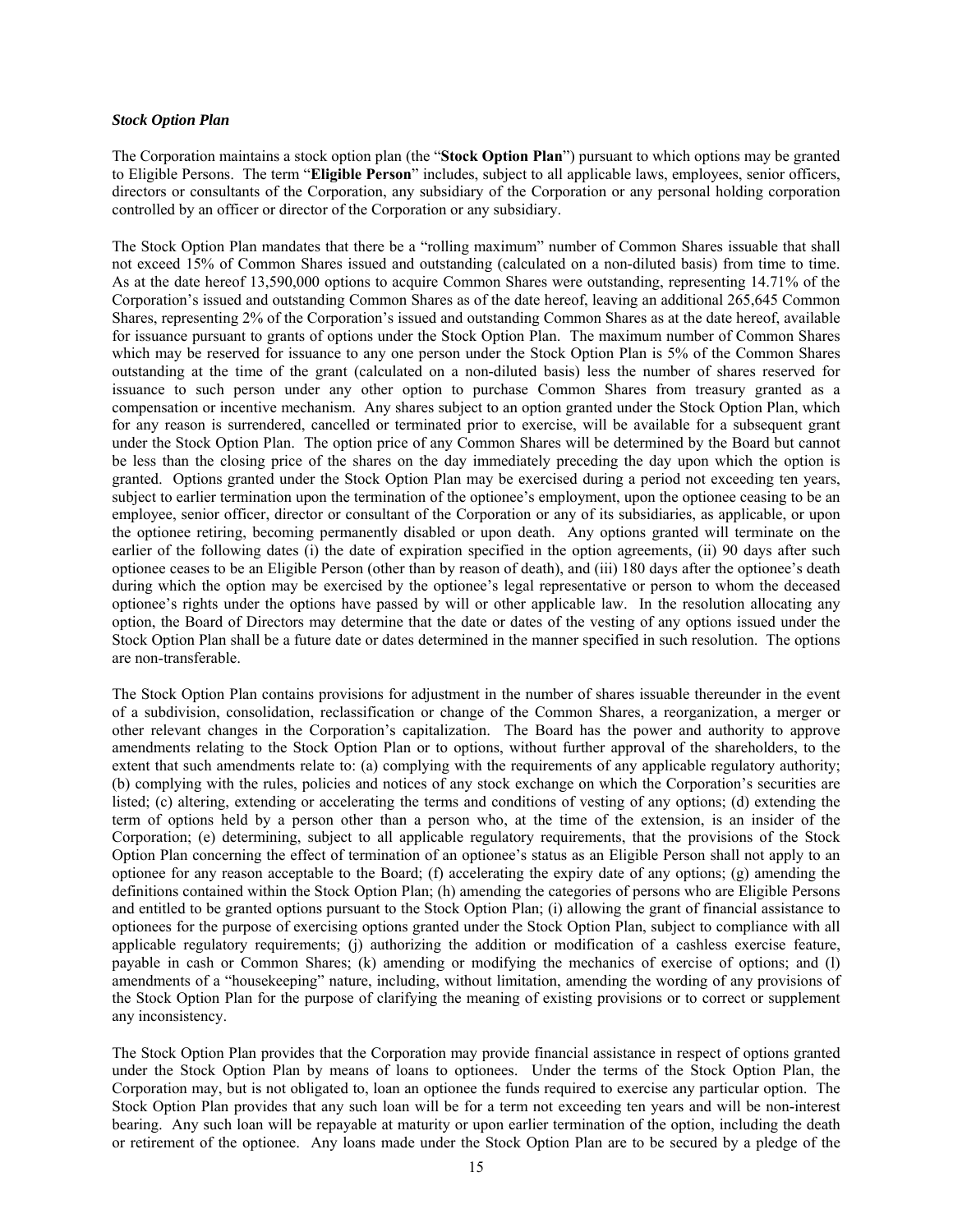shares acquired upon the exercise of the option exercised being lodged with a trustee for such purposes.

In the event that any loan amount is not fully repaid when due, the trustee holding the pledged shares is entitled to realize on the shares being held by it as security for the loan.

Loans made under the Stock Option Plan are "non-recourse loans" and, as a result, the sole remedy of the Corporation in the event of a default is to realize on the shares being held as security as described above. Thus, in the event there is a shortfall between the loan amount and any such proceeds of realization, the optionee will not be liable for any such shortfall. The Stock Option Plan provides that any shares issued pursuant to loans made under the Stock Option Plan may be sold by the optionee from time to time provided that an amount equal to the aggregate option exercise price or the balance of the loan is applied in repayment of the loan. Any financial assistance so provided under the Stock Option Plan will be subject to and made in accordance with all applicable laws and regulatory policies at the time of making the loan. At present, no loans are outstanding under these provisions.

### *Share Incentive Plan – Share Purchase Plan and Share Bonus Plan*

The Corporation also maintains the Share Incentive Plan, which is comprised of both the Share Purchase Plan and the Share Bonus Plan.

Under the Share Purchase Plan, eligible directors, senior officers and employees of the Corporation and its designated affiliates and consultants can contribute up to 10% of their annual basic salary before deductions to purchase Common Shares. The Corporation matches each participant's contribution. The purchase price per Common Share is the volume weighted-average of the trading prices of the Common Shares on the TSX for the calendar quarter in respect of which the Common Shares are issued, which could be lower than the market price (as defined in the TSX Company Manual) of the Common Shares on a given date. Common Shares issued are held in safekeeping and delivered to employees as soon as practicable following March 31, June 30, September 30 and December 31 in each calendar year. The maximum number of Common Shares issuable under the Share Purchase Plan is the lesser of: (i) that number of Common Shares that can be purchased with a dollar amount equal to 20% of the annual gross salary of the participants; and (ii) 1% of the aggregate number of issued and outstanding Common Shares (calculated on a non-diluted basis) from time to time. As at the date hereof, no Common Shares have been issued pursuant to the Share Purchase Plan.

Participation in the Share Purchase Plan is subject to earlier termination upon the termination of the participant's employment, upon the participant ceasing to be an employee, senior officer or consultant of the Corporation or any death. The right to participate in the Share Incentive Plan is non-assignable and non-transferable, other than pursuant to a will or by the laws of descent and distribution.

The Share Bonus Plan permits the Corporation to issue Common Shares as a discretionary bonus to eligible directors, senior officers and employees of the Corporation and its designated affiliates, and consultants designated from time to time. During the year ended December 31, 2015, the Corporation issued no Common Shares under the Share Bonus Plan. Currently, the maximum number of Common Shares issuable under the Share Bonus Plan is 10,000,000 Common Shares.

The Share Incentive Plan contains provisions for adjustment in the number of shares issuable thereunder in the event of a subdivision, consolidation, reclassification or change of the Common Shares, a reorganization, a merger or other relevant changes in the Corporation's capitalization. The Share Incentive Plan may be amended without further approval of the shareholders to the extent that such amendments relate to: (a) complying with the requirements of any applicable regulatory authority; (b) complying with the rules, policies and notices of any stock exchange having jurisdiction over the securities of the Corporation; (c) determining, subject to all applicable regulatory requirements, that the provisions of the Share Incentive Plan concerning the effect of termination of a participant's employment on such participant's status under the Share Purchase Plan shall not apply to such participant; (d) amending the definitions contained within the Share Incentive Plan; (e) amending the categories of persons who are participants pursuant to the Share Incentive Plan; (f) amending or modifying the contribution mechanics of the Share Purchase Plan; and (g) amendments of a "housekeeping" nature, including, without limitation, amending the wording of any provisions of the Share Incentive Plan for the purpose of clarifying the meaning of existing provisions or to correct or supplement any provision of the Share Incentive Plan that is inconsistent with any other provision of the Share Incentive Plan, provided that any amendment, modification or change to the provisions of the Share Incentive Plan which would: (a) materially increase the benefits under the Share Incentive Plan; (b) increase the number of Common Shares, other than by virtue of the operation of the Share Incentive Plan, which may be issued; or (c) materially modify the requirements as to eligibility for participation in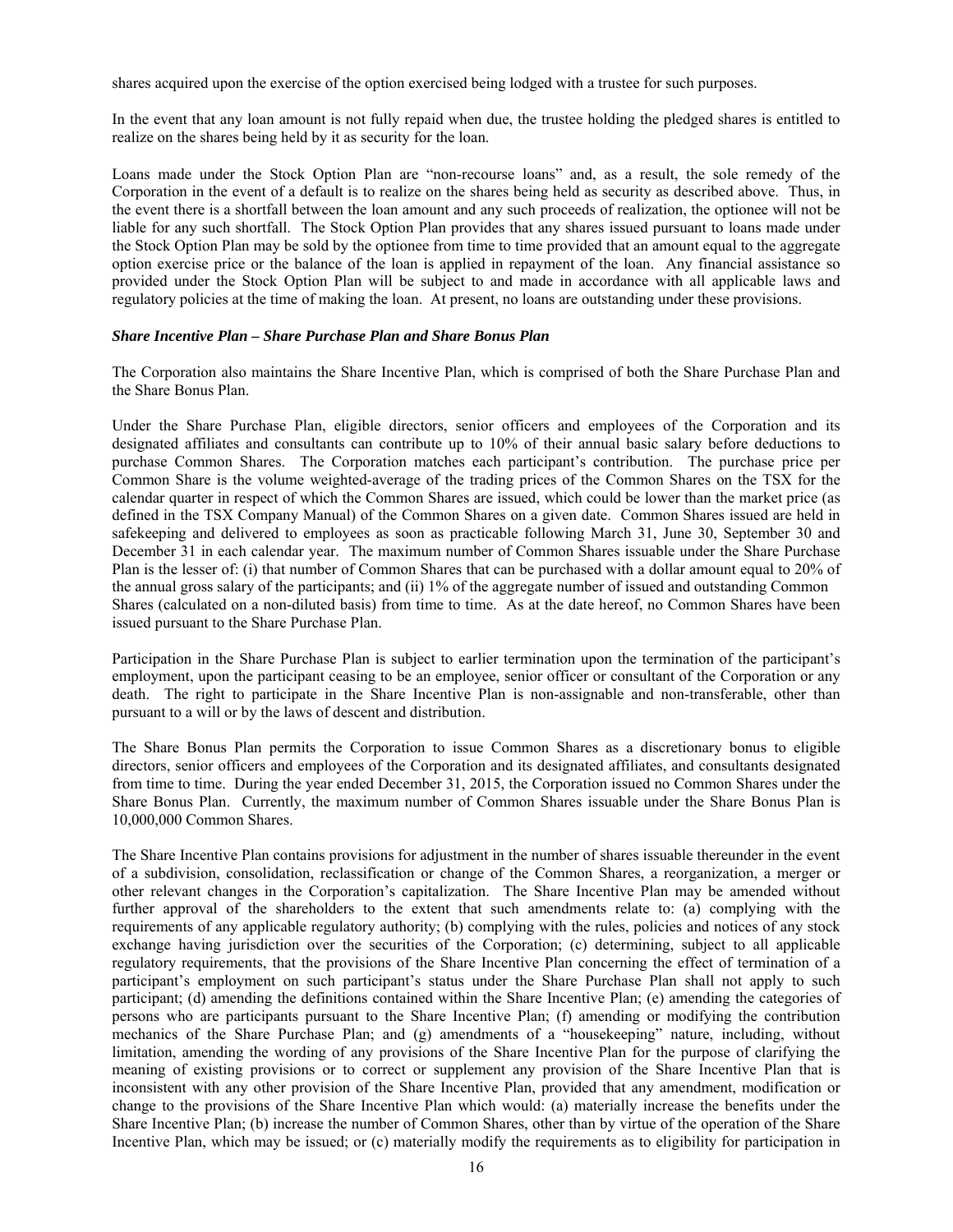the Share Incentive Plan; shall only be effective upon such amendment, modification or change being approved by the shareholders of the Corporation.

### **INDEBTEDNESS OF DIRECTORS AND EXECUTIVE OFFICERS**

Since the beginning of the Corporation's most recently completed financial year there is no, and there has not been any, outstanding indebtedness owing to the Corporation or any subsidiary of the Corporation or any other entity where such indebtedness has been the subject of a guarantee, support agreement, letter of credit or other similar arrangement or understanding provided by the Corporation or any of its subsidiaries in connection with a purchase of securities or otherwise by: (i) any director, executive officer or employee of the Corporation or any of its subsidiaries; (ii) any former director, executive officer or employee of the Corporation or any of its subsidiaries; (iii) any proposed nominee for election as a director of the Corporation; (iv) any associate of any individual who is, or at any time during the Corporation's most recently completed financial year was, a director or executive officer of the Corporation; or (v) any associate of any proposed nominee for election as a director of the Corporation.

### **INTEREST OF INFORMED PERSONS IN MATERIAL TRANSACTIONS**

No informed person or proposed director of the Corporation, or any of the associates or affiliates of those persons, has any material interest, direct or indirect, in any transaction since the commencement of the Corporation's most recently completed financial year or in any proposed transaction which has, in either case, materially affected or would materially affect the Corporation or any of its subsidiaries.

"Informed person" means: (a) a director or executive officer of the Corporation; (b) a director or executive officer of a person or company that is itself an informed person or subsidiary of the Corporation; (c) any person or company who beneficially owns, or controls or directs, directly or indirectly, voting securities of the Corporation or a combination of both carrying more than 10% of the voting rights attached to all outstanding voting securities of the Corporation other than voting securities held by the person or company as underwriter in the course of a distribution; and (d) the Corporation after having purchased, redeemed or otherwise acquired any of its securities, for so long as it holds any of its securities.

### **INTEREST OF CERTAIN PERSONS OR COMPANIES IN MATTERS TO BE ACTED UPON**

No person who has been a director or executive officer of the Corporation at any time since the beginning of its last completed financial year, no proposed nominee for election as a director and no associate or affiliate of any of the foregoing persons has any material interest, direct or indirect, by way of beneficial ownership of securities or otherwise, in any matter to be acted upon at the Meeting, except as disclosed in this Management Information Circular.

### **MANAGEMENT CONTRACTS**

Except as disclosed below, there are no management functions of the Corporation or its subsidiaries which are to any substantial degree performed by a person or company other than the directors or executive officers of the Corporation or its subsidiaries.

|    | <b>CORPORATE GOVERNANCE</b>           | <b>COMMENTS</b>                                                     |
|----|---------------------------------------|---------------------------------------------------------------------|
|    | <b>DISCLOSURE REQUIREMENTS</b>        |                                                                     |
|    | <b>Board of Directors</b>             |                                                                     |
| a. | Disclose the identity of directors    | Pursuant to National Instrument 58-101 ("NI 58-101"), a director is |
|    | who are independent.                  | independent if the director has no direct or indirect material      |
|    | b. Disclose the identity of directors | relationship with a company which could, in the view of the         |
|    | who are not independent, and          | company's board of directors, be reasonably expected to interfere   |
|    | describe the basis for that           | with the exercise of a member's independent judgment.               |
|    | determination.                        | The Board of Directors is currently comprised of five members, four |
|    | c. Disclose whether or not a majority | of whom the Board has determined are "independent" directors        |
|    | of directors are independent. If a    | within the meaning of NI 58-101: Cynthia Thomas, Roland Horst,      |
|    | majority of directors are not         | Michael Anderson and Peter R. Jones. Assuming all of the directors  |
|    | independent, describe what the        | nominated for election at the upcoming annual meeting of            |

# **CORPORATE GOVERNANCE PRACTICES**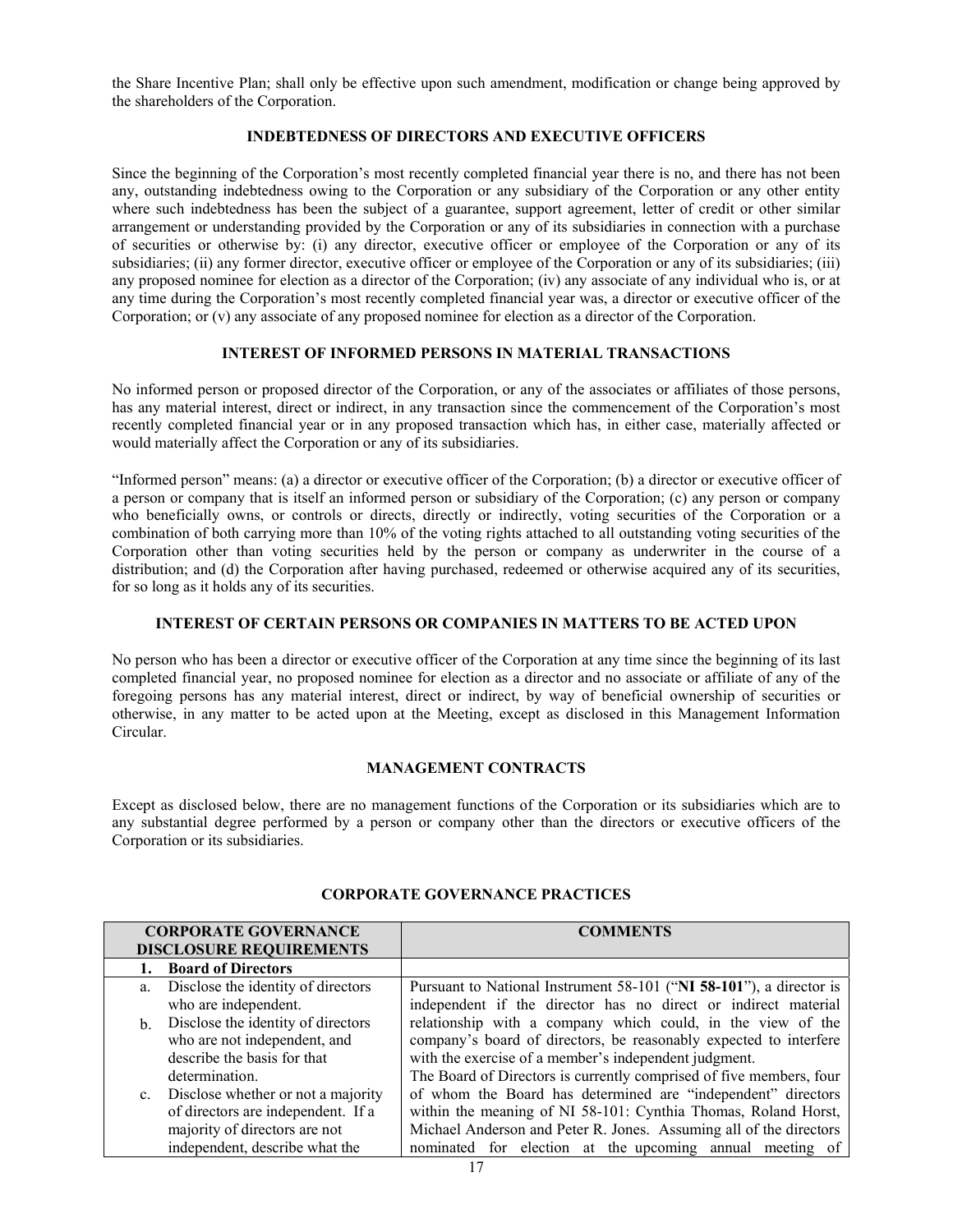| Board does to facilitate its exercise<br>of independent judgment in<br>carrying out its responsibilities.                                                                                                                                                                                                                                                                                                                                                                                                                                                   | shareholders are elected, the board will be comprised of four current<br>directors, three of whom are independent directors.<br>René Galipeau, Vice-Chairman and director, is also Chief Executive<br>Officer and acting CFO of the Corporation and therefore not<br>considered to be independent. As noted earlier, the Corporation is<br>currently in the process of identifying candidates appropriate to<br>recommend for addition to the Board of Directors. This process will<br>continue until such time as an appropriate candidate is approved by<br>the Board of Directors.                                                                                                                                                                                                                                                                                                                                                                                                                                                                                                                                                                                                                                                                                                                                                                                                                                                                                                                                                                                                                                                                                                                                                                                                                                              |
|-------------------------------------------------------------------------------------------------------------------------------------------------------------------------------------------------------------------------------------------------------------------------------------------------------------------------------------------------------------------------------------------------------------------------------------------------------------------------------------------------------------------------------------------------------------|------------------------------------------------------------------------------------------------------------------------------------------------------------------------------------------------------------------------------------------------------------------------------------------------------------------------------------------------------------------------------------------------------------------------------------------------------------------------------------------------------------------------------------------------------------------------------------------------------------------------------------------------------------------------------------------------------------------------------------------------------------------------------------------------------------------------------------------------------------------------------------------------------------------------------------------------------------------------------------------------------------------------------------------------------------------------------------------------------------------------------------------------------------------------------------------------------------------------------------------------------------------------------------------------------------------------------------------------------------------------------------------------------------------------------------------------------------------------------------------------------------------------------------------------------------------------------------------------------------------------------------------------------------------------------------------------------------------------------------------------------------------------------------------------------------------------------------|
| If a director is presently a director<br>d.<br>of any other issuer that is a<br>reporting issuer (or the equivalent)<br>in a jurisdiction, identify both the<br>director and the other issuer.                                                                                                                                                                                                                                                                                                                                                              | René Galipeau: Nuinsco Resources Limited, Wallbridge Mining<br>Company Limited;<br>Peter R. Jones: Augyva Mining Resources Inc., Mandalay<br>Resources Corp.                                                                                                                                                                                                                                                                                                                                                                                                                                                                                                                                                                                                                                                                                                                                                                                                                                                                                                                                                                                                                                                                                                                                                                                                                                                                                                                                                                                                                                                                                                                                                                                                                                                                       |
| Disclose whether or not the<br>e.<br>independent directors hold<br>regularly scheduled meetings at<br>which non-independent directors<br>and members of management are<br>not in attendance. If the<br>independent directors hold such<br>meetings, disclose the number of<br>meetings held since the beginning<br>of the issuer's most recently<br>completed financial year. If the<br>independent directors do not hold<br>such meetings, describe what the<br>Board does to facilitate open and<br>candid discussion among its<br>independent directors. | The business and affairs of the Corporation are managed by the<br>Board. The Board holds regular meetings to review the business and<br>affairs of the Corporation and to make any decisions relating thereto.<br>The Board believes that it functions independently of management.<br>When conflicts do arise, interested parties are precluded from voting<br>on matters in which they may have an interest. As may be deemed<br>necessary by the Chair of the Board and/or the independent<br>directors, the independent directors of the Board convene meetings<br>of the independent directors, at which non-independent directors and<br>members of management are not in attendance. To enhance its<br>ability to act independently of management, the Board may meet in<br>the absence of members of management and the non-independent<br>director(s) or may excuse such persons from all or a portion of any<br>meeting where a potential conflict of interest arises or where<br>otherwise appropriate.<br>The Board held no meetings of the<br>independent directors in the absence of members of management<br>and the non-independent directors from January 1, 2016 to the date<br>hereof, however when deemed appropriate during Board meetings,<br>members of management were excused to facilitate discussion by<br>Board members and/or committees of the Board independent of<br>The Corporate Governance and Nominating<br>management.<br>Committee has recommended, and the Board has adopted, a policy<br>whereby a standard agenda item providing for the independent<br>directors to meet in the absence of non-independent directors and<br>members of management will be included in respect of Board<br>meetings going forward. This practice has been in place for the<br>Audit Committee since 2009. |
| f.<br>Disclose whether or not the chair<br>of the Board is an independent<br>director. If the Board has a chair<br>or lead director who is an<br>independent director, disclose the<br>identity of the independent chair or<br>lead director, and describe his or<br>her role and responsibilities. If the<br>Board has neither a chair that is<br>independent nor a lead director that<br>is independent, describe what the<br>Board does to provide leadership<br>for its independent directors.                                                          | Ms. Thomas serves as Chair of the Board and is independent within<br>the meaning of NI 58-101. The primary functions of the Chairman<br>of the Board of Directors are to facilitate the operations and<br>deliberations of the Board and the fulfilment of the Board's role and<br>responsibilities under its mandate. The Chair is accountable to the<br>Board and acts as a direct liaison between the Board and<br>management of the Corporation through the Chief Executive<br>Officer.                                                                                                                                                                                                                                                                                                                                                                                                                                                                                                                                                                                                                                                                                                                                                                                                                                                                                                                                                                                                                                                                                                                                                                                                                                                                                                                                        |
| Disclose the attendance record of<br>g.<br>each director for all Board meetings<br>held since the beginning of the<br>issuer's most recently completed<br>financial year.                                                                                                                                                                                                                                                                                                                                                                                   | Cynthia Thomas: 6/6<br>René Galipeau: 6/6<br>Michael Anderson: 6/6<br>Roland Horst: 6/6                                                                                                                                                                                                                                                                                                                                                                                                                                                                                                                                                                                                                                                                                                                                                                                                                                                                                                                                                                                                                                                                                                                                                                                                                                                                                                                                                                                                                                                                                                                                                                                                                                                                                                                                            |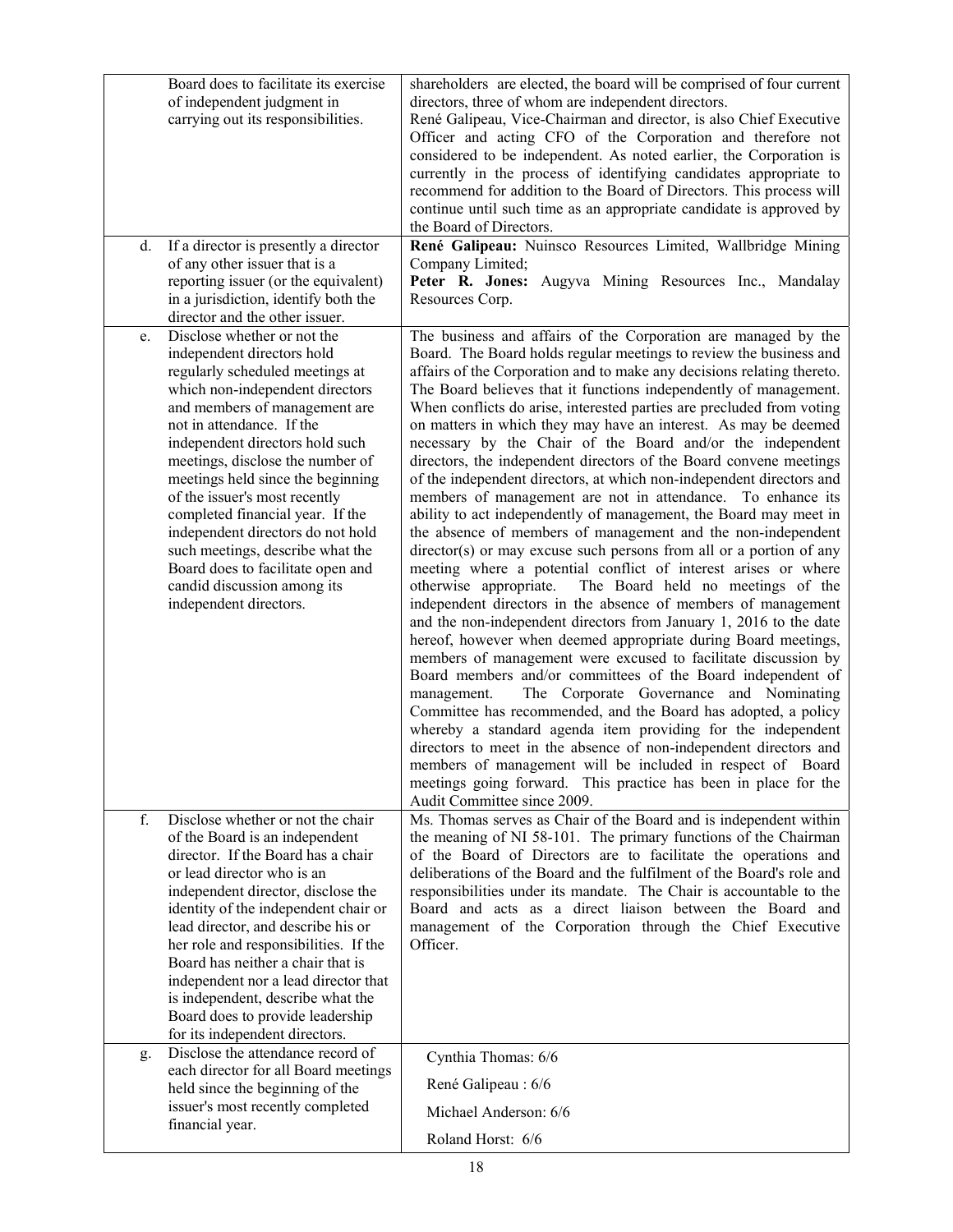|                                                                                                                                                                                                                                              | Peter R. Jones: 6/6                                                                                                                                                                                                                                                                                                                                                                                                                                                                                                                                                                                                                                                                                                                                                                                                                                                                                                                                                                                                                                                                                                                                                                                                                                                                                                                                                                                                                                                                                                                                                                                                                                                                                                                                                                                                                                                                                                                                                                                                                                                                                                                                                                                                                                                                                                                                                                                                                                                                                                                                                                                                                                         |
|----------------------------------------------------------------------------------------------------------------------------------------------------------------------------------------------------------------------------------------------|-------------------------------------------------------------------------------------------------------------------------------------------------------------------------------------------------------------------------------------------------------------------------------------------------------------------------------------------------------------------------------------------------------------------------------------------------------------------------------------------------------------------------------------------------------------------------------------------------------------------------------------------------------------------------------------------------------------------------------------------------------------------------------------------------------------------------------------------------------------------------------------------------------------------------------------------------------------------------------------------------------------------------------------------------------------------------------------------------------------------------------------------------------------------------------------------------------------------------------------------------------------------------------------------------------------------------------------------------------------------------------------------------------------------------------------------------------------------------------------------------------------------------------------------------------------------------------------------------------------------------------------------------------------------------------------------------------------------------------------------------------------------------------------------------------------------------------------------------------------------------------------------------------------------------------------------------------------------------------------------------------------------------------------------------------------------------------------------------------------------------------------------------------------------------------------------------------------------------------------------------------------------------------------------------------------------------------------------------------------------------------------------------------------------------------------------------------------------------------------------------------------------------------------------------------------------------------------------------------------------------------------------------------------|
| <b>Board Mandate – Disclose the</b><br>2.<br>text of the Board's written<br>mandate. If the Board does not<br>have a written mandate, describe<br>how the Board delineates its role<br>and responsibilities                                  | The Board has a mandate to set the strategic direction of the<br>Corporation and to oversee its implementation by management of<br>the Corporation. The charter of the Board is as follows:<br>to the extent feasible, the Board must satisfy itself as to the<br>a)<br>integrity of the Chief Executive Officer and other executive<br>officers of the Corporation and that the Chief Executive<br>Officer and other executive officers create a culture of<br>integrity throughout the organization as articulated in the<br>Corporation's Code of Business Conduct and Ethics (the<br>"Code");<br>adopting a strategic planning process and approving, on at<br>b)<br>least an annual basis, a strategic plan which takes into<br>account, among other things, the opportunities and risks of<br>the business;<br>identification of the principal risks of the Corporation's<br>$\mathbf{c})$<br>business and ensuring the implementation of appropriate<br>systems to manage these risks;<br>succession planning including the appointment, training<br>d)<br>and monitoring of senior management;<br>adoption of a disclosure policy which policy will be in<br>e)<br>compliance with National Policy 51-201 - Disclosure<br>Standards, and updated to remain in compliance as a result<br>of any amendments thereto;<br>the periodic review and approval of internal control and<br>f)<br>management information systems;<br>participation in the development of the Corporation's<br>g)<br>approach to corporate governance, including<br>the<br>development of, and ongoing monitoring of, a set of<br>corporate governance principles and guidelines in<br>compliance with NI 58-101 and any amendments thereto;<br>ensuring that measures for receiving feedback from<br>h)<br>stakeholders are in place; and<br>ensuring that the responsibilities of directors, including<br>$\ddot{1}$<br>basic duties and responsibilities with respect to attendance<br>at Board meetings and advance review of meeting<br>materials, are fully understood and that individual directors<br>are able to make the requisite time commitment and have<br>the requisite skills and experience to attend to their duties<br>and responsibilities as members of the Board of Directors.<br>The items listed above serve as the framework for the mandate of<br>the Board of Directors and will be amended to reflect any<br>amendments made to applicable law and other rules that govern the<br>Corporation's operations.<br>At a minimum, the Board of Directors meets once in each fiscal<br>quarter. In addition, the Board of Directors meets at other times |
|                                                                                                                                                                                                                                              | when matters requiring its approval are raised and the timing is such<br>that it is not prudent or possible to wait for a regularly scheduled<br>quarterly meeting.                                                                                                                                                                                                                                                                                                                                                                                                                                                                                                                                                                                                                                                                                                                                                                                                                                                                                                                                                                                                                                                                                                                                                                                                                                                                                                                                                                                                                                                                                                                                                                                                                                                                                                                                                                                                                                                                                                                                                                                                                                                                                                                                                                                                                                                                                                                                                                                                                                                                                         |
| 3.<br><b>Position Descriptions</b>                                                                                                                                                                                                           |                                                                                                                                                                                                                                                                                                                                                                                                                                                                                                                                                                                                                                                                                                                                                                                                                                                                                                                                                                                                                                                                                                                                                                                                                                                                                                                                                                                                                                                                                                                                                                                                                                                                                                                                                                                                                                                                                                                                                                                                                                                                                                                                                                                                                                                                                                                                                                                                                                                                                                                                                                                                                                                             |
| Disclose whether or not the<br>a.<br>Board has developed written<br>position descriptions for the chair<br>and the chair of each Board<br>committee. If the Board has not<br>developed written position<br>descriptions for the chair and/or | The Corporation has not developed written position descriptions for<br>the CEO, Chair and the Chair of each Board committee. The Board<br>has enlisted the CEO to manage the day-to-day strategic and<br>operational affairs of the Company. The roles and responsibilities of<br>the Chair of the Board are as described above. The Board delineates<br>the roles of the Chair of each of the Board's committees under the<br>auspices of the respective committee charters. Members of all                                                                                                                                                                                                                                                                                                                                                                                                                                                                                                                                                                                                                                                                                                                                                                                                                                                                                                                                                                                                                                                                                                                                                                                                                                                                                                                                                                                                                                                                                                                                                                                                                                                                                                                                                                                                                                                                                                                                                                                                                                                                                                                                                                |
| the chair of each Board                                                                                                                                                                                                                      | Board committees are approved by the Board and the Chairs of those                                                                                                                                                                                                                                                                                                                                                                                                                                                                                                                                                                                                                                                                                                                                                                                                                                                                                                                                                                                                                                                                                                                                                                                                                                                                                                                                                                                                                                                                                                                                                                                                                                                                                                                                                                                                                                                                                                                                                                                                                                                                                                                                                                                                                                                                                                                                                                                                                                                                                                                                                                                          |
| committee, briefly describe how                                                                                                                                                                                                              | committees are approved by the individual committees.                                                                                                                                                                                                                                                                                                                                                                                                                                                                                                                                                                                                                                                                                                                                                                                                                                                                                                                                                                                                                                                                                                                                                                                                                                                                                                                                                                                                                                                                                                                                                                                                                                                                                                                                                                                                                                                                                                                                                                                                                                                                                                                                                                                                                                                                                                                                                                                                                                                                                                                                                                                                       |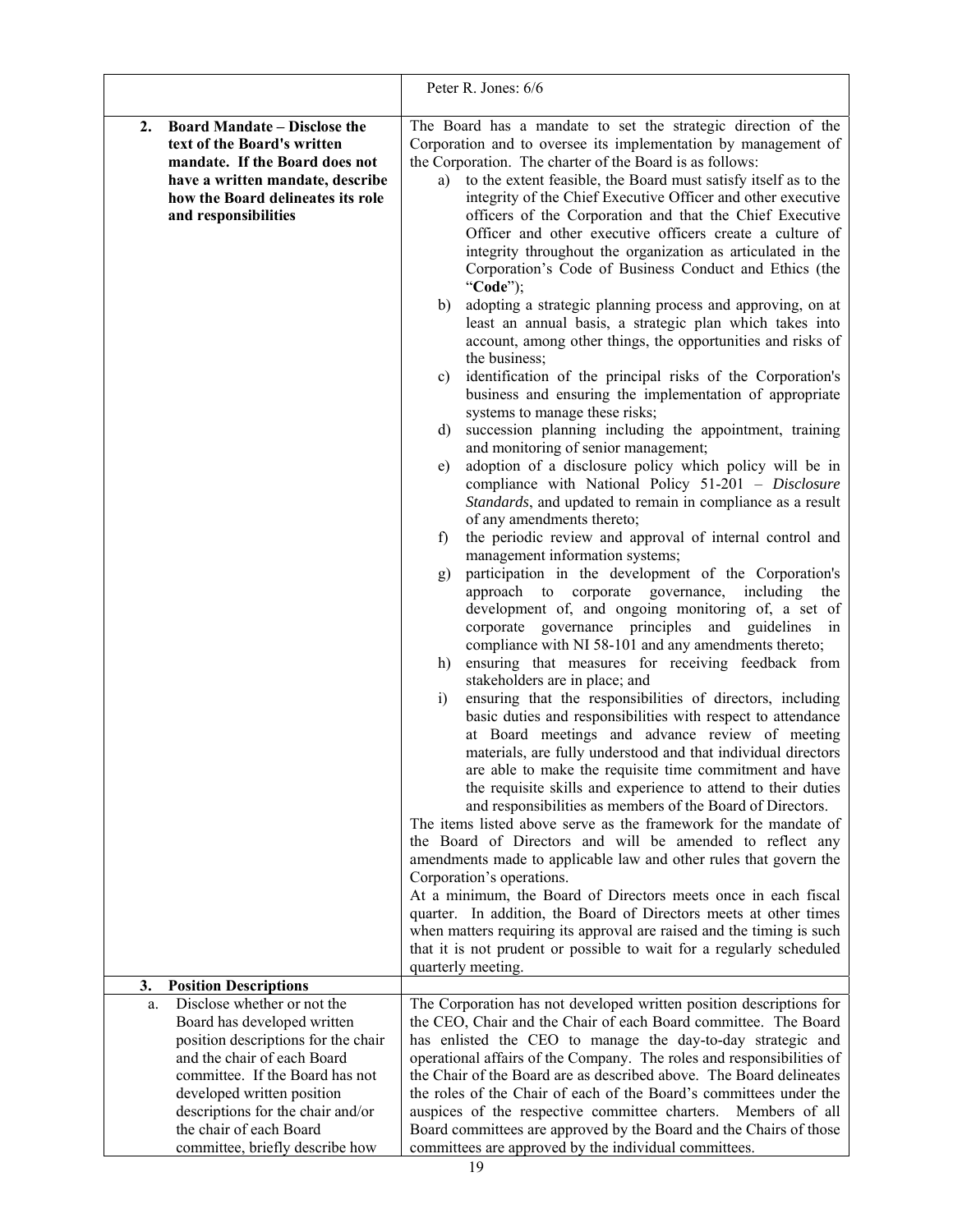| the Board delineates the role and<br>responsibilities of each such<br>position.<br>Disclose whether or not the Board<br>b.<br>and CEO have developed a written<br>position description for the CEO.<br>If the Board and CEO have not<br>developed such a position<br>description, briefly describe how<br>the Board delineates the role and<br>responsibilities of the CEO.                                                                                                                                                                                                    | The CEO reports to the Board, and the Board responds to and, if it<br>considers appropriate, approves, with such revisions as it may<br>require, corporate objectives and recommended courses of action,<br>which have been brought forward by the CEO and management.<br>The Board and the CEO review, on a regular basis, the scope and<br>limits of management's responsibilities and powers. In addition to<br>those matters which must be approved by the Board by law,<br>significant business activities and actions proposed to be taken by<br>the Corporation are subject to Board approval.<br>Annual capital and operating budgets and significant changes<br>thereto, long range plans, major changes in the organizational<br>structure of the Corporation, annual financial statements, major<br>acquisition and disposal transactions, major financing transactions<br>involving the issuance of shares, debt securities and the like, major<br>banking transactions, long term contracts with significant<br>cumulative financial commitments, appointment of senior executive<br>officers, benefit plans, stock option plans, issuance of stock options<br>and share-based awards and succession plans are all subject to Board<br>approval or, where appropriate, a duly authorized committee of the<br>directors.<br>In addition, the Board of Directors is responsible for overseeing the<br>strategic direction of the Corporation, monitoring the performance of<br>the Corporation's assets and assessing opportunities for and risks<br>affecting the Corporation's business and assessing means to<br>effectively deal with the same. |
|--------------------------------------------------------------------------------------------------------------------------------------------------------------------------------------------------------------------------------------------------------------------------------------------------------------------------------------------------------------------------------------------------------------------------------------------------------------------------------------------------------------------------------------------------------------------------------|----------------------------------------------------------------------------------------------------------------------------------------------------------------------------------------------------------------------------------------------------------------------------------------------------------------------------------------------------------------------------------------------------------------------------------------------------------------------------------------------------------------------------------------------------------------------------------------------------------------------------------------------------------------------------------------------------------------------------------------------------------------------------------------------------------------------------------------------------------------------------------------------------------------------------------------------------------------------------------------------------------------------------------------------------------------------------------------------------------------------------------------------------------------------------------------------------------------------------------------------------------------------------------------------------------------------------------------------------------------------------------------------------------------------------------------------------------------------------------------------------------------------------------------------------------------------------------------------------------------------------------------------------------------|
| 4.<br><b>Orientation and Continuing</b><br><b>Education</b>                                                                                                                                                                                                                                                                                                                                                                                                                                                                                                                    |                                                                                                                                                                                                                                                                                                                                                                                                                                                                                                                                                                                                                                                                                                                                                                                                                                                                                                                                                                                                                                                                                                                                                                                                                                                                                                                                                                                                                                                                                                                                                                                                                                                                |
| Briefly describe what measures<br>a.<br>the Board takes to orient new<br>directors regarding:<br>the role of the Board, its<br>Ι.<br>committees and its directors,<br>and;<br>П.<br>the nature and operation of the<br>issuer's business.<br>Briefly describe what measures, if<br>b.<br>any, the Board takes to provide<br>continuing education for its<br>directors. If the Board does not<br>provide continuing education,<br>describe how the Board ensures<br>that its directors maintain the skill<br>and knowledge necessary to meet<br>their obligations as directors. | Orientation and continuing education of directors is the<br>responsibility of the Corporate Governance and Nominating<br>The Corporate Governance<br>Committee.<br>and Nominating<br>Committee is responsible for developing and recommending to the<br>Board an orientation program for new directors which shall include<br>assisting new directors to understand the role of the Board and its<br>committees, the contribution that individual directors are expected<br>to make, and the nature and operation of the Corporation's business.<br>The Corporation currently has an informal orientation and education<br>program for new Board members in order to ensure that new<br>directors are familiarized with the Corporation's business and the<br>procedures of the Board of Directors. In addition, a corporate<br>policies manual and all available information about the<br>Corporation's projects is available to Board members, who are also<br>encouraged to visit the Corporation's project sites as appropriate.<br>The Corporate Governance and Nominating Committee has<br>implemented a process of periodic review of the corporate policies<br>manual to ensure it is updated to reflect modifications of corporate<br>policies and procedures and other documents that assist individuals<br>in performing their role as directors. In light of the Corporation's<br>size and the high level of experience of the Board members, the<br>Board believes this approach is practical and effective.                                                                                                                                      |
| 5.<br><b>Ethical Business Conduct</b><br>Disclose whether or not the Board<br>a.                                                                                                                                                                                                                                                                                                                                                                                                                                                                                               | The Board has adopted the Code for directors, officers and                                                                                                                                                                                                                                                                                                                                                                                                                                                                                                                                                                                                                                                                                                                                                                                                                                                                                                                                                                                                                                                                                                                                                                                                                                                                                                                                                                                                                                                                                                                                                                                                     |
| has adopted a written code for the<br>directors, officers and employees.<br>If the Board has adopted a written<br>code, disclose how a person or<br>company may obtain a copy of the<br>code and describe how the board<br>monitors compliance with the<br>code, or if the Board does not                                                                                                                                                                                                                                                                                      | A copy of the Code<br>can be found<br>employees.<br>at<br>www.victorynickel.ca and www.sedar.com.<br>The Board does not<br>formally monitor compliance with the Code.<br>Management is<br>expected to report any breaches of the Code to the Board.<br>Additionally, the Code provides a process by which actual or<br>potential violations of its provisions are to be reported to the<br>President or Chief Financial Officer and confirms that there will not<br>be any reprisals against an individual who does so in good faith.                                                                                                                                                                                                                                                                                                                                                                                                                                                                                                                                                                                                                                                                                                                                                                                                                                                                                                                                                                                                                                                                                                                          |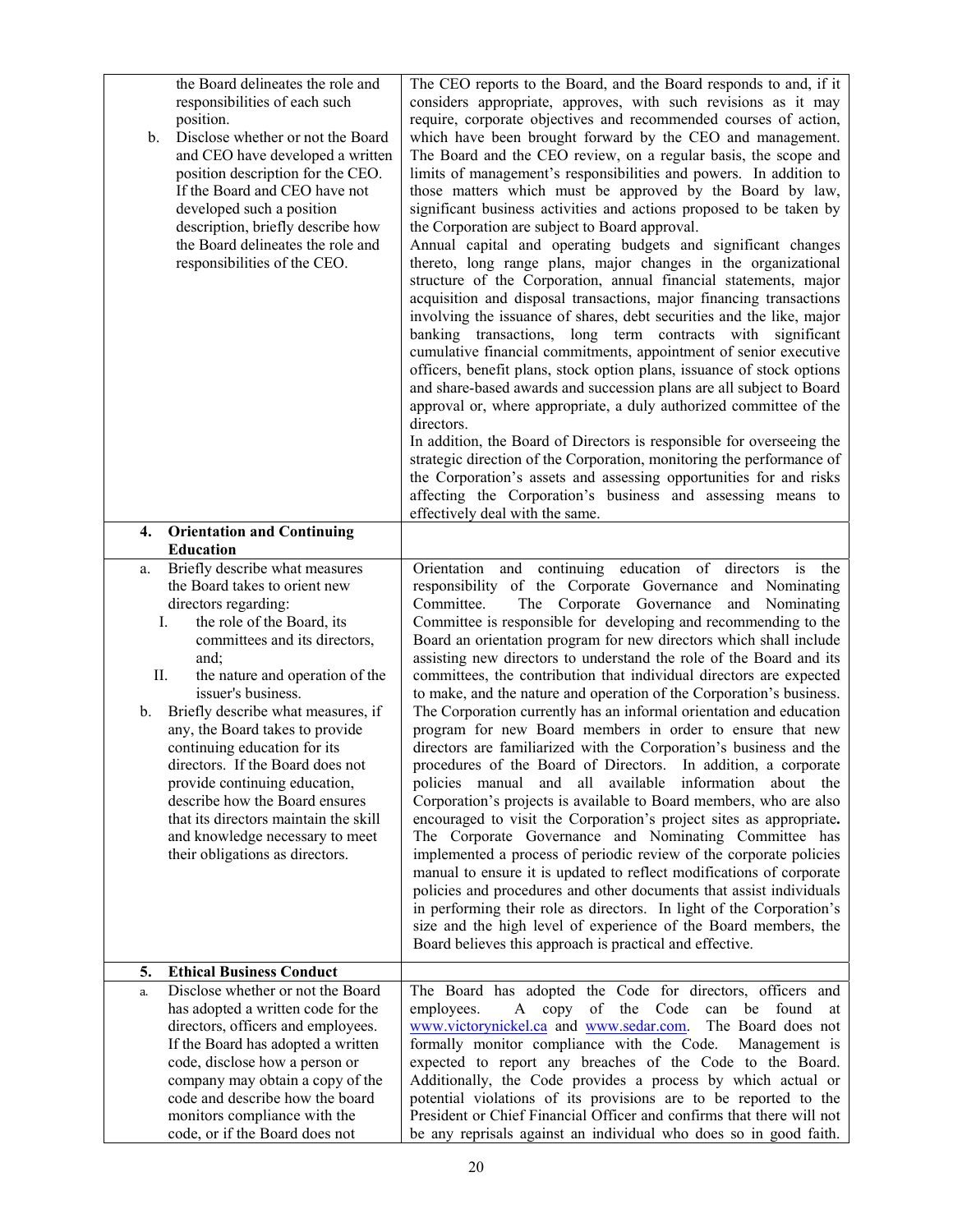|          | monitor compliance, explain<br>whether and how the Board<br>satisfies itself regarding<br>compliance with its code. Provide<br>a cross-reference to any material<br>change report filed since the<br>beginning of the issuer's most<br>recently completed financial year<br>that pertains to any conduct of a<br>director or executive officer that<br>constitutes a departure from the<br>code. | There has been no material change reports filed pertaining to<br>conduct of a director or executive officer that constitute a departure<br>from the Code.                                                                                                                                                                                                                                                                                                                                                                                                                                                                                                                                                                                                                                                                                                            |
|----------|--------------------------------------------------------------------------------------------------------------------------------------------------------------------------------------------------------------------------------------------------------------------------------------------------------------------------------------------------------------------------------------------------|----------------------------------------------------------------------------------------------------------------------------------------------------------------------------------------------------------------------------------------------------------------------------------------------------------------------------------------------------------------------------------------------------------------------------------------------------------------------------------------------------------------------------------------------------------------------------------------------------------------------------------------------------------------------------------------------------------------------------------------------------------------------------------------------------------------------------------------------------------------------|
| b.       | Describe any steps the Board takes<br>to ensure directors exercise<br>independent judgment in<br>considering transactions and<br>agreements in respect of which a<br>director or executive officer has a<br>material interest.<br>Describe any other steps the Board                                                                                                                             | Each director and executive officer is required to fully disclose his<br>interest in respect of any transaction or agreement to be entered into<br>by the Corporation. Once such interest has been disclosed, the<br>Board as a whole determines the appropriate level of involvement<br>that the director or executive officer should have in respect of the<br>transaction or agreement.<br>In addition, management of the<br>Corporation, with the support of the Board, has put structures in<br>place to ensure effective communication between the Corporation                                                                                                                                                                                                                                                                                                 |
| c.       | takes to encourage and promote a<br>culture of ethical business conduct.                                                                                                                                                                                                                                                                                                                         | and its shareholders and the public. The Corporation provides<br>disclosure as required by law, and the Board and legal counsel<br>review press releases and reports to shareholders as required.                                                                                                                                                                                                                                                                                                                                                                                                                                                                                                                                                                                                                                                                    |
| 6.       | <b>Nomination of Directors</b>                                                                                                                                                                                                                                                                                                                                                                   |                                                                                                                                                                                                                                                                                                                                                                                                                                                                                                                                                                                                                                                                                                                                                                                                                                                                      |
| a.<br>b. | Describe the process by which the<br>Board identifies new candidates for<br>Board nomination.<br>Disclose whether or not the Board<br>has a nominating committee<br>comprised entirely of independent<br>directors. If the Board does not                                                                                                                                                        | The Corporate Governance and Nominating Committee, which<br>consists of Mr. Anderson (Chair) and Mr. Jones (each of whom is<br>considered under NI 58-101 to be an independent director),<br>identifies and recommends new potential directors to the Board. In<br>respect of the nomination of directors, the Corporate Governance<br>and Nominating Committee is responsible for: (i) establishing<br>competencies and skills that the Board should possess; (ii) assessing                                                                                                                                                                                                                                                                                                                                                                                        |
| c.       | have a nominating committee<br>composed entirely of independent<br>directors, describe what steps the<br>Board takes to encourage an<br>objective nomination process.<br>If the Board has a nominating<br>committee, describe the<br>responsibilities, powers and<br>operation of the nominating<br>committee.                                                                                   | competencies and skills of each of the existing directors as well as of<br>the Board as a whole, recognizing the personality and other qualities<br>of each director; (iii) considering the appropriate size of the Board<br>with a view to facilitating effective decision-making; (iv)<br>establishing procedures for identifying possible nominees who are<br>likely to bring the competencies and skills the Corporation needs as<br>a whole; (v) establishing an appropriate review selection process for<br>new nominees for election as directors; (vi) analyzing the needs of<br>the Corporation when vacancies arise and identifying and<br>recommending nominees who meet the needs of the Corporation for<br>election as directors at annual meetings of shareholders; and (vii)<br>establishing procedures for filling in vacancies among the directors. |
| 7.       | Compensation                                                                                                                                                                                                                                                                                                                                                                                     |                                                                                                                                                                                                                                                                                                                                                                                                                                                                                                                                                                                                                                                                                                                                                                                                                                                                      |
| a.<br>b. | Describe the process by which the<br>Board determines the compensation<br>for the issuer's directors and<br>officers.<br>Disclose whether or not the Board                                                                                                                                                                                                                                       | The Compensation Committee is composed entirely of independent<br>directors. See "Executive Compensation" above for a discussion of<br>senior officer and director compensation and details regarding the<br>Compensation Committee's oversight of compensation matters and<br>role in compensation determinations.                                                                                                                                                                                                                                                                                                                                                                                                                                                                                                                                                  |
| c.       | has a compensation committee<br>composed entirely of independent<br>directors. If the Board does not<br>have a compensation committee<br>composed entirely of independent<br>directors, describe what steps the<br>Board takes to ensure an objective<br>process for determining such<br>compensation.<br>If the Board has a compensation<br>committee, describe the                             |                                                                                                                                                                                                                                                                                                                                                                                                                                                                                                                                                                                                                                                                                                                                                                                                                                                                      |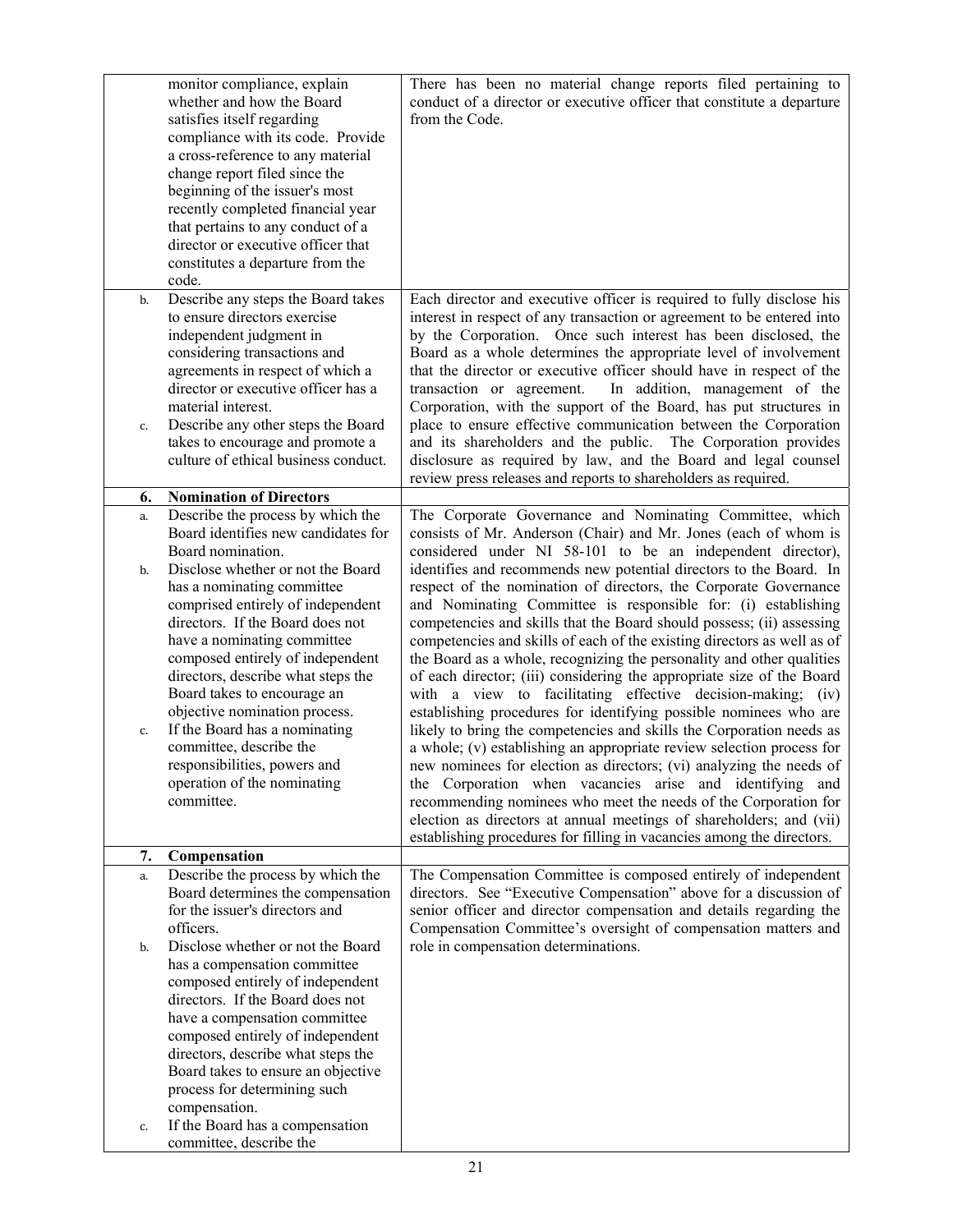|    | responsibilities, powers and           |                                                                         |
|----|----------------------------------------|-------------------------------------------------------------------------|
|    | operation of the compensation          |                                                                         |
|    | committee.                             |                                                                         |
| 8. | <b>Other Board Committees - If the</b> | In addition to the Audit Committee, Compensation Committee and          |
|    | <b>Board has standing committees</b>   | Corporate Governance and Nominating Committees, the Board has a         |
|    | other than the audit,                  | Technical Committee and a Strategy Committee. These committees          |
|    | compensation and nominating            | meet on an as-needed basis to discuss specific issues with respect to   |
|    | committees identify the                | technical and overall strategic issues. In 2014 the Board of Directors  |
|    | committees and describe their          | instituted the Environment, Health & Safety ("EH&S") Committee          |
|    | function.                              | to provide oversight and guidance specifically with respect to frac     |
|    |                                        | sand operations at the Corporation's Seven Persons Frac Sand Plant.     |
|    |                                        | The EH&S Committee meets quarterly at a minimum.                        |
| 9. | <b>Assessments - Disclose whether</b>  |                                                                         |
|    |                                        | The Board of Directors reviews, on an ongoing basis, the                |
|    | or not the Board, its committees       | effectiveness of the Board as a whole and each of the Board             |
|    | and individual directors are           | committees, and the contribution and effectiveness of individual        |
|    | regularly assessed with respect to     | directors. The Chair of the Board provides leadership and direction     |
|    | their effectiveness and                | in the workings and effective performance of the Board of Directors.    |
|    | contribution. If assessments are       | With input from the other directors, the Chair is responsible for       |
|    | regularly conducted, describe the      | reviewing the performance of the Board of Directors for the prior       |
|    | process used for the assessments.      | year and setting objectives for the current year. The Corporate         |
|    | If assessments are not regularly       | Governance and Nominating Committee had determined in 2013 an           |
|    | conducted, describe how the            | appropriate format for the formal assessment and evaluation of the      |
|    | Board satisfies itself that the        | effectiveness of the Board, its committees and individual directors,    |
|    | Board, its committees, and its         | which assessment and evaluation was completed in 2014 and 2015.         |
|    | individual directors are               | In 2016, it was determined that a formal review was not appropriate     |
|    | performing effectively.                | given the Corporation's financial position, small size of the Board of  |
|    |                                        | Directors and frequent and open communication between the Board         |
|    |                                        | of Directors and management and amongst members of the Board of         |
|    |                                        | Directors.                                                              |
|    | 10. Director Term Limits and Other     | The Board does not consider it appropriate or necessary to limit the    |
|    | <b>Mechanisms of Board Renewal</b>     | number of terms a director may serve due to the time and effort         |
|    |                                        | necessary for each director to become familiar with the business of     |
|    |                                        | the Company. As an alternative to term limits, in addition to           |
|    |                                        | reviewing director performance on an annual basis as a part of          |
|    |                                        | assessing the composition of the Board, the Corporate Governance        |
|    |                                        | Committee considers, among other things, the tenure of the existing     |
|    |                                        | directors and board succession planning.                                |
|    | 11-15. Policies Regarding the          | In 2014, amendments to NI 58-101 were adopted requiring new             |
|    | <b>Representation of Women on the</b>  | disclosure of the representation of women on the Board and in           |
|    | <b>Board and in Executive Officer</b>  | executive officer positions. Until March 31, 2015, two of the           |
|    | <b>Appointments</b>                    | Corporation's eight senior executive positions (25%) were filled by     |
|    |                                        | women. The Chair of the current five-member Board of Directors is       |
|    |                                        | a woman (20%) and between June 2008 and June 2013, the                  |
|    |                                        | Corporation had two directors who were women. The Corporation           |
|    |                                        | believes that director nominations and executive officer appointment    |
|    |                                        | decisions should be based on merit and the needs of the Corporation     |
|    |                                        | at the particular time and within the particular context, and is        |
|    |                                        | committed to selecting the best persons to fulfill these roles, with    |
|    |                                        | due regard for the benefits of diversity (including the level of        |
|    |                                        | representation of women). The Corporation believes that diversity       |
|    |                                        | (including the level of representation of women on the Board of         |
|    |                                        | Directors) is important to ensure that directors and executive officers |
|    |                                        | provide the necessary range of perspectives, experience and             |
|    |                                        | expertise required to achieve effective stewardship and manage the      |
|    |                                        | Corporation appropriately. The Corporation to date has sought to        |
|    |                                        | increase diversity at the Board of Directors level through the          |
|    |                                        | recruitment efforts of the Corporate Governance and Nominating          |
|    |                                        | Committee, without a written diversity policy in place. The Board of    |
|    |                                        | Directors remains receptive to further increasing the representation    |
|    |                                        | of women on the Board of Directors, however all appointments will       |